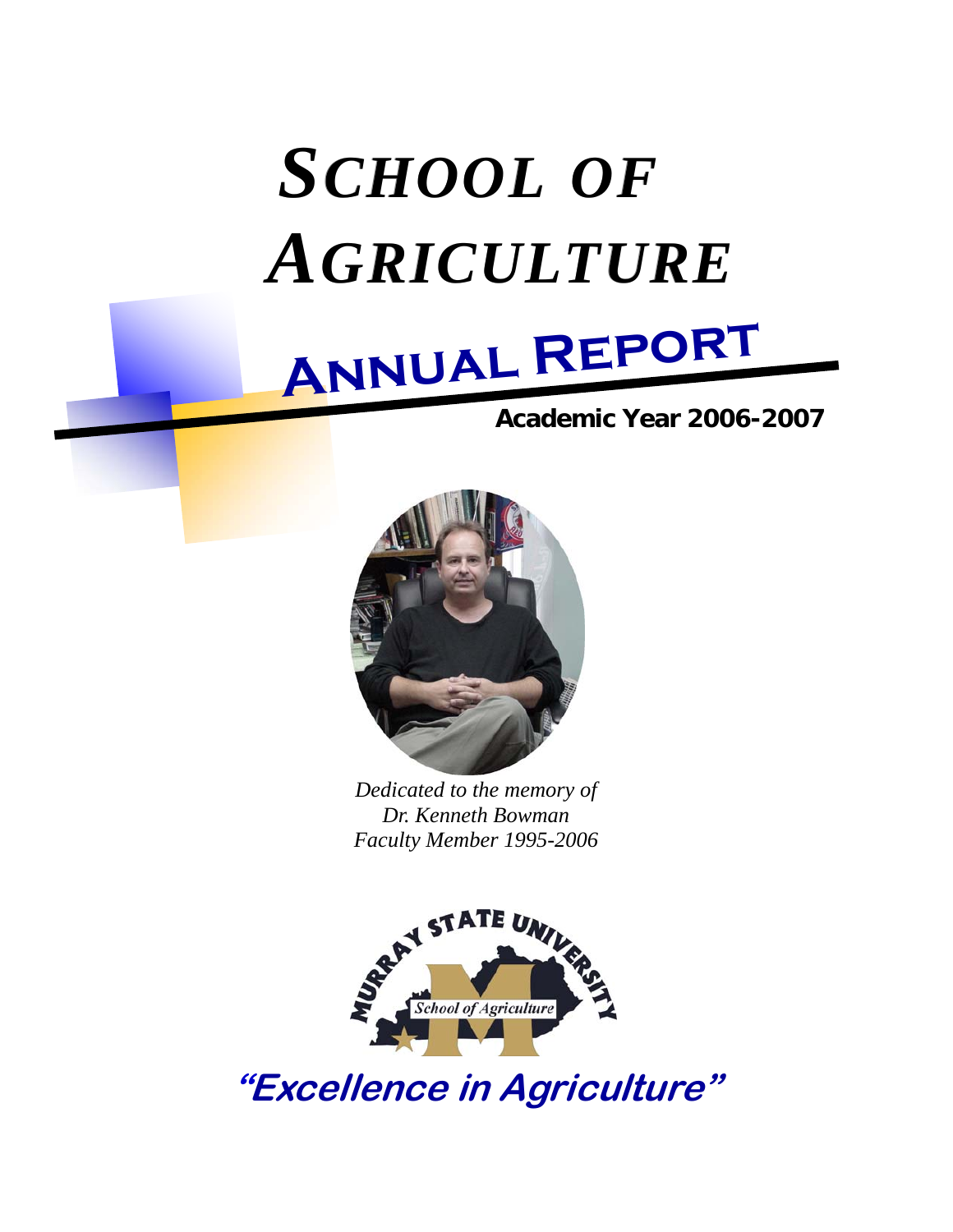# **Table of Contents**

| <b>EXCELLENCE</b>                          |    |
|--------------------------------------------|----|
| <b>New Faculty/Staff</b><br>$\bullet$      |    |
| <b>Faculty Excellence</b><br>$\bullet$     | 4  |
| <b>New Academic Program</b><br>$\bullet$   | 5  |
| • New Scholarships                         | 6  |
| <b>Instructional Improvement</b>           |    |
| • CTLT Mini Grants                         |    |
| • School of Agriculture Mini Grants        | 8  |
| <b>Student Excellence</b>                  |    |
| • Graduate Research                        | 9  |
| <b>Undergraduate Research</b><br>$\bullet$ | 10 |
| <b>Breathitt Veterinary Center</b>         | 11 |
| <b>Wm. Bill Cherry Expo Center</b>         | 12 |

### **Excellence/Outreach/Community**

| <b>Events and Activities</b>                 |                 |
|----------------------------------------------|-----------------|
| <b>Back to School Picnic</b>                 | 13              |
| Racer Roundup                                | 13 <sup>2</sup> |
| Fall on the Farm<br>$\bullet$                | 14              |
| • Excellence in Agriculture Luncheon         | 15              |
| <b>Toys for Tots Toy Drive</b><br>$\bullet$  | 15              |
| Soybean Promotion Day<br>$\bullet$           | 16              |
| <b>Career Fair</b><br>$\bullet$              | 17              |
| Alpha Zeta Banquet<br>$\bullet$              | 17              |
| • FFA Field Day                              | 18              |
| <b>Twilight Tobacco Tour</b>                 | 18              |
| <b>IFAL</b>                                  | 19              |
| <b>International Involvement</b>             |                 |
| Guadalajara, Mexico                          | 20              |
| Student Teaching in Belize                   | 21              |
| <b>Faculty Travel to Hungary</b>             | 21              |
| <b>SOA Hosts Indonesian Officials</b>        | 21              |
| Grants                                       | 22              |
|                                              |                 |
| <u>Strategic Plan and Report</u>             |                 |
| <b>Strategic Planning</b>                    | 23              |
| <b>Recruitment/Retention</b>                 |                 |
| • Special Events                             | 24              |
| • School Visits                              | 25              |
| • Yearly Summary                             | 26              |
| <b>MSU Retention Fact Sheet</b><br>$\bullet$ | 27              |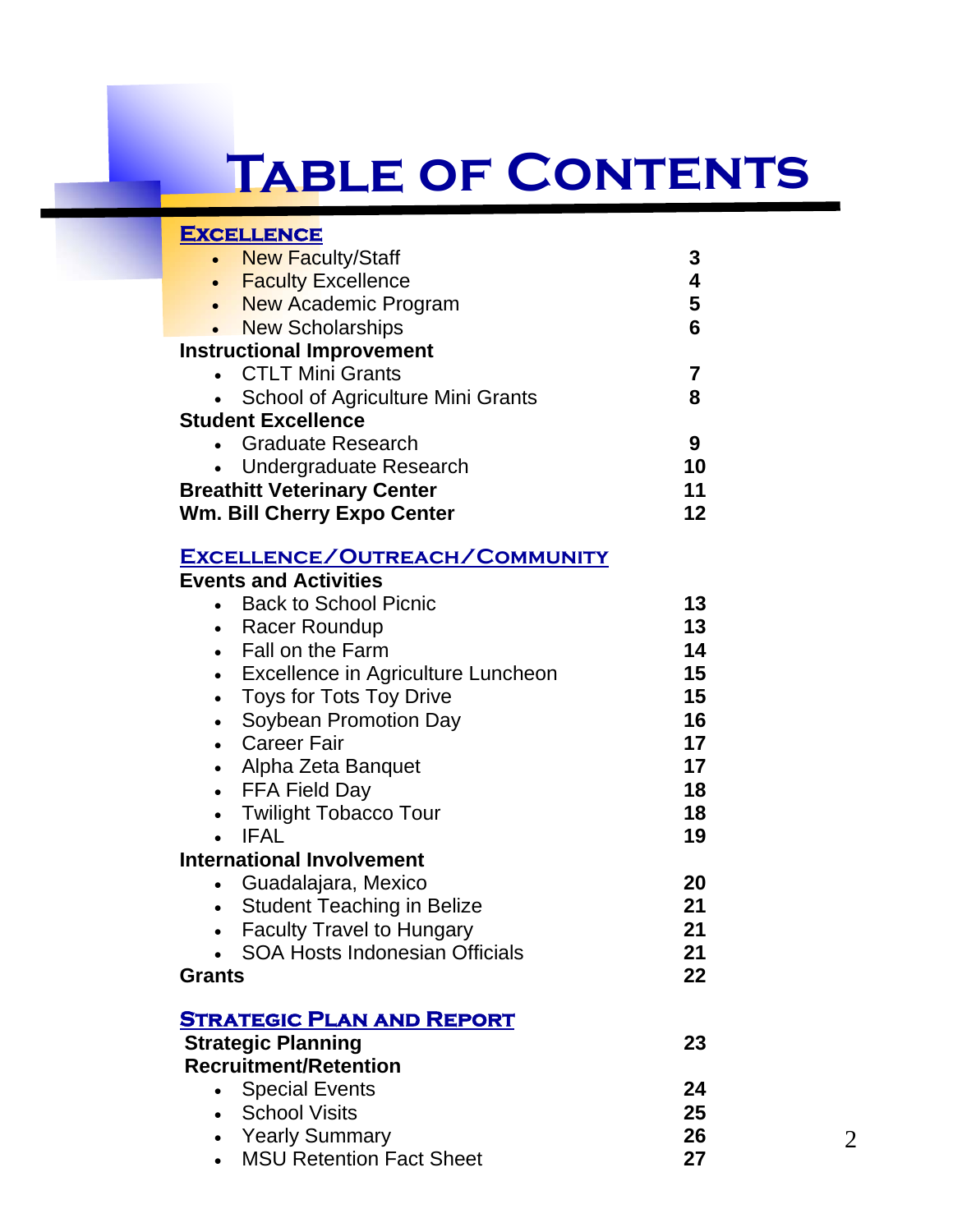# **Exc e l l enc e**

# **New Faculty/Staff**

The School of Agriculture welcomed six new faculty/staff members this past year.

- **Dr. Ryan Anderson** joined the School of Agriculture in August 2006 as an assistant professor in Agriculture Systems Technology. Dr. Anderson received his B.S. in Agriculture Education from Illinois State University, a M.S. in Agricultural Science from Texas A&M-Commerce, and a Ph.D. in Career and Technical Education from Virginia Tech.
- **Dr. Iin Handayani** joined the School of Agriculture in August 2006 as an assistant professor in Soil Science. Dr. Handayani received her bachelors degree from Gadjah Mada University in Indonesia, a M.S. degree from the University of Arkansas, and a doctoral degree from the University of Kentucky.
- **Ms. Kris Ann Kaiser** joined the School of Agriculture as the Greenhouse Manager/Horticulture Lecturer in August 2006. Kaiser received her B.S. in Agriculture from Murray State University in May 2005 and an M.S. in 2006.
- **Dr. Whitney Oliver Peake** will join the School of Agriculture faculty as an assistant professor of Agribusiness Economics in August 2007. Peake received her B.S. in Agriculture from Murray State University in 2003, her M.S. in Agricultural Economics from Purdue in 2005, and will receive her Ph.D. in Agricultural Economics from Purdue in December 2007.
- **Ms. Krista Dausman Stewart** joined the School of Agriculture as the Equine Center Manager in January 2007. Stewart received both her B.S.A. and M.S. from Murray State University.
- **Mr. Stacy Vincent** joined the School of Agriculture in August 2006 as a visiting assistant professor in Agricultural Education. Vincent received both his Bachelor of Science in Agriculture and M.S. degrees from Murray State University. In addition, Vincent was named Outstanding Young Teacher in Agriculture for the state of Kentucky in 2003 and Outstanding Agriculture Teacher in Kentucky in 2004.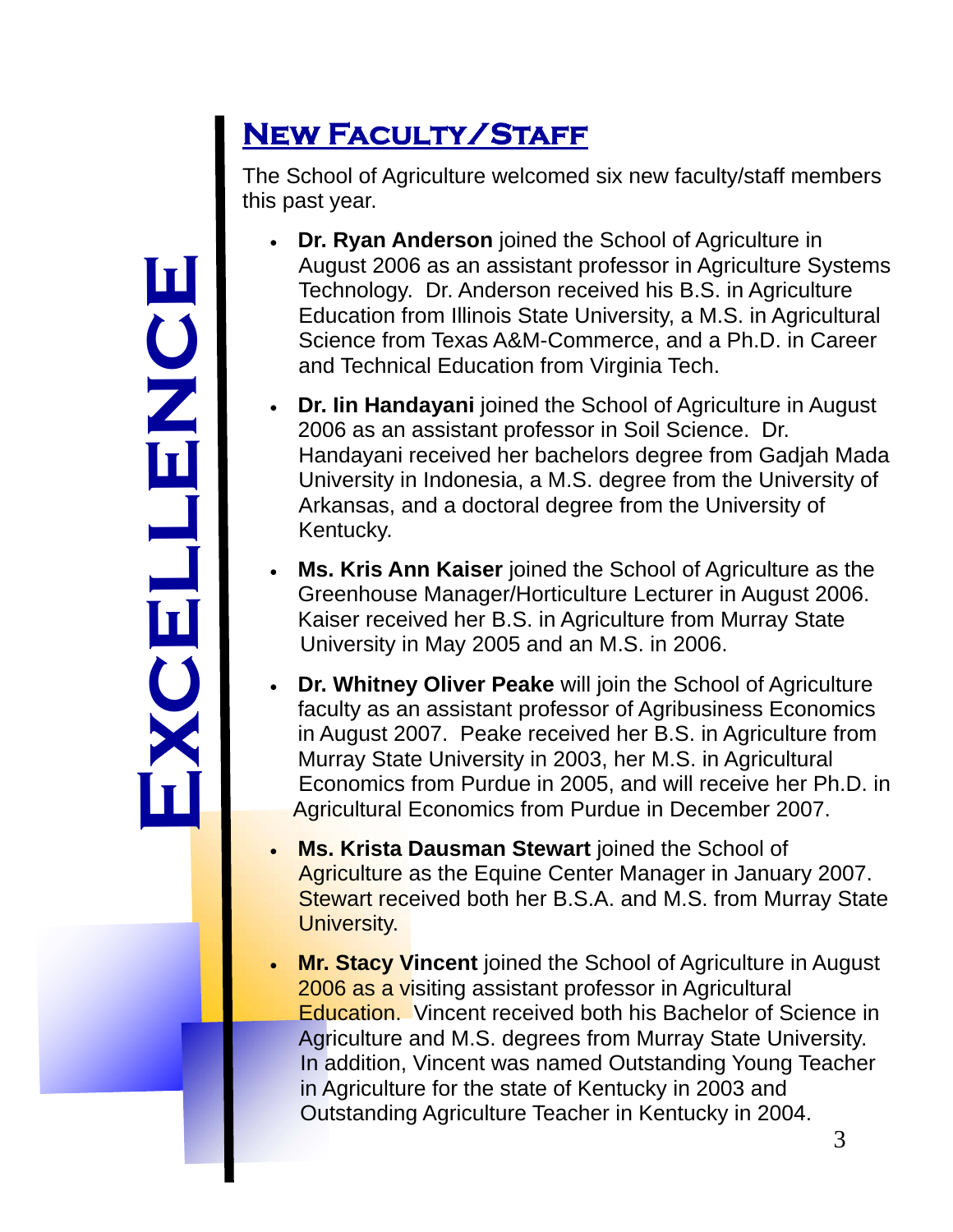# **Faculty Excellence**

- **Mr. O.L. Robertson** was selected as the recipient of the Max Carman Outstanding Teacher Award for 2006-2007.
- **Ms. Sue Robinson**, lecturer/equestrian team coach, presented a paper at the National Youth Horse Leaders Symposium in Denver, Colorado in March 2007.
- **Dr. Jay Morgan**, associate professor of agriculture education, and **Mr. Stacy Vincent**, assistant professor in agriculture education received first place in the Innovative Ideas Poster Category of the Southern Association Regional Agriculture Educator's Conference held in Mobile, Alabama February 2007. This poster was also presented at the national conference of the American Association of Agricultural Educators in May 2007.
- MSU School of Agriculture is partnering with Ag Connections, Inc., a local precision agriculture and software company, to offer a new class in the Fall 2007 semester: Agricultural Records Management and Regulatory Issues.
- **Dr. Tony Brannon**, dean of the School of Agriculture, was selected to serve as the chair of the Kentucky Agricultural Council. This group was formed to develop a strategic plan for the future of agriculture in the Commonwealth. In addition, Dr. Brannon also spoke at the Milan Field Day in Milan, Tennessee regarding a switchgrass research project involving his family farm.
- **Dr. Jay Morgan** was reelected as the Murray State University Faculty Regent in April 2007. He will serve a three-year term and is currently serving as the board's vice chair.
- **Dr. Ryan Anderson** presented papers at the Southern Region American Association for Agricultural Education Conference, the Eastern Educators Research Association Conference, the Virginia Tech School of Education Student Association Research Symposium, and the Virginia Tech Graduate School Assembly Research Symposium. In addition, Anderson was the first faculty member in the School of Agriculture to offer a class through Elluminate. 4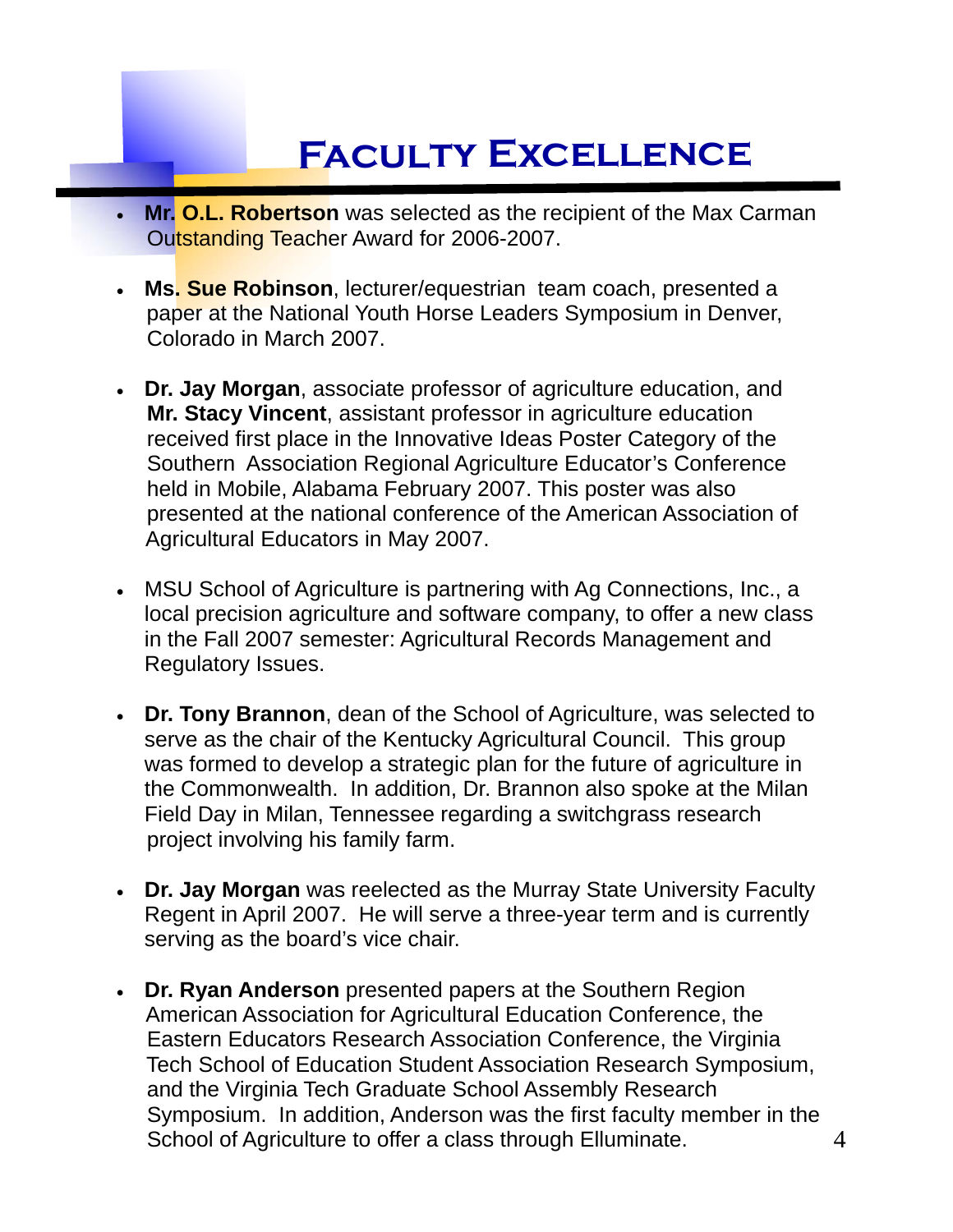# **New Academic Program**

In response to regional requests, to support our Outreach efforts, and to Cooperate with the Kentucky Community and Technical College System, the MSU School of Agriculture has added a Bachelor of Integrated Studies in Agriculture program to be offered through Distance Education. Following is a outline/description of the program.

#### **BACHELOR OF INTEGRATED STUDIES IN AGRICULTURE**

| <b>Communication and Basic Skills</b> |                                                   | 9 hrs  |  |
|---------------------------------------|---------------------------------------------------|--------|--|
| <b>Science and Mathematics</b>        |                                                   | 11 hrs |  |
| <b>Humanities and Fine Arts</b>       |                                                   | 6 hrs  |  |
| <b>Social Sciences</b>                |                                                   | 9 hrs  |  |
| <b>University Studies Electives</b>   |                                                   | 10 hrs |  |
|                                       |                                                   |        |  |
|                                       |                                                   |        |  |
| <b>Field of Study</b>                 |                                                   | 19 hrs |  |
| <b>AGR 330</b>                        | 3 hrs                                             |        |  |
| <b>AGR 379</b>                        | 3 hrs                                             |        |  |
| AGR 433                               | 3 hrs                                             |        |  |
| AGR 439 3 hrs                         |                                                   |        |  |
| AGR 543 3 hrs                         |                                                   |        |  |
| <b>AGR 547</b>                        | 3 hrs                                             |        |  |
| <b>Research Methods</b>               |                                                   | 6 hrs  |  |
| <b>Field of Study Project</b>         |                                                   | 6 hrs  |  |
|                                       |                                                   |        |  |
| AGR 399 1 hr                          |                                                   |        |  |
| <b>MKT 350 3 hrs</b>                  |                                                   |        |  |
| <b>MKT 360 3 hrs</b>                  |                                                   |        |  |
| <b>FIN 330</b>                        | 3 hrs                                             |        |  |
|                                       |                                                   |        |  |
|                                       | Portfolio credits (max. 30 semester credit hours) |        |  |
|                                       | Military and professional courses                 |        |  |
|                                       | <b>Credits from accredited institutions</b>       |        |  |
|                                       |                                                   |        |  |
|                                       |                                                   |        |  |
|                                       |                                                   |        |  |

**\* or advisor approved electives**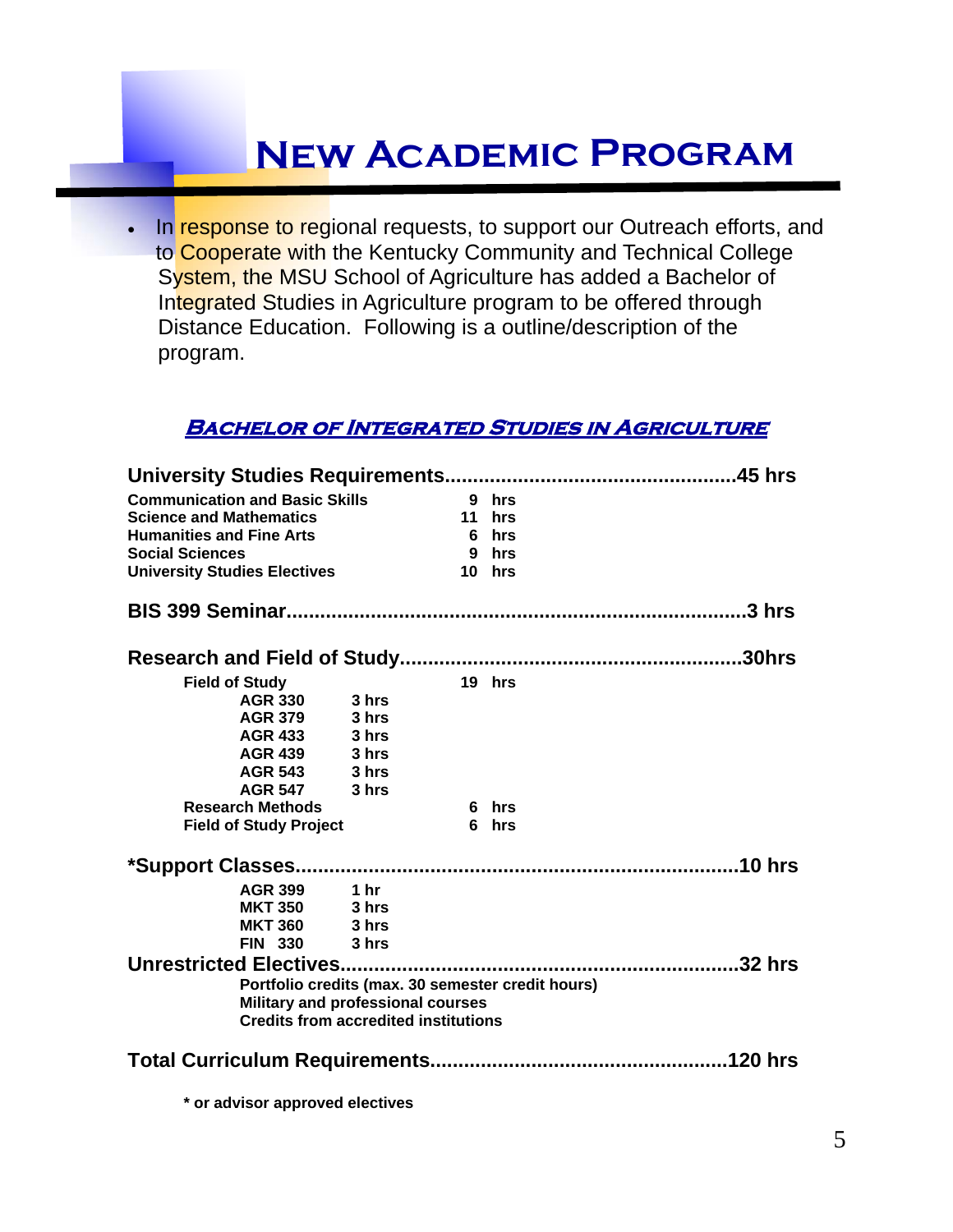# **New Scholarships**

Through the generosity of alumni and friends, the School of Agriculture has received funding for five new scholarships to assist agriculture students in their quest to receive an education.

#### *Bernice B. and Ethel T. Boyd Agriculture Scholarship*

Dr. and Mrs. Louis J. Boyd of Bogart, GA donated over \$75,000 to start this scholarship in honor of parents. Boyd grew up in Graves County, KY on a family farm. Although he actually attended the University of Kentucky, he has always had a fondness for Murray State University. In order to be eligible for the scholarship students must be a full-time student studying agriculture, and preference is given to students from Graves and Calloway Counties. The first recipients of this scholarship will be Mindy Wright (Murray, KY) and Jonathan Miles Hargrove (Mayfield, KY).

#### *Brian Hobbs and Richie McClerkin Scholarship*

Brian Hobbs and Richie McClerkin are 2003 graduates of the School of Agriculture. McClerkin also received a Master of Science in Agriculture in 2006. Hobbs and McClerkin have pledged to donate a total of \$1,000 each year to this scholarship fund. This scholarship is for full-time students studying any field of agriculture, business, or related areas with at least one scholarship per academic year being awarded to a student residing in Carlisle or Fulton Counties in Kentucky. The first recipients for fall 2007 are Adrienne Wilson (Arlington, KY), Adrienne Black (Hickman, KY), William Rice (Hickman, KY), and Joshua Taylor (Fulton, KY).

#### *Richard McElroy Agriculture Scholarship*

J.C. McElroy has pledged to donate \$500 each year to the Richard McElroy Agriculture Scholarship. Richard, a 1995 School of Agriculture graduate and J.C.'s brother, passed away in December 2004. Recipients of this award must be full-time students pursuing a degree in agriculture from Union County, KY or the surrounding area. The 2007-2008 recipients are Lauren Omer (Sturgis, KY) and Mark Powell (Henderson, KY).

#### *Mary Murphey Nall Agricultural Scholarship*

This scholarship was started by Mr. and Mrs. George Murphey of Greencastle, IN in honor of his late sister. Murphey and his family were originally from the Graves County, KY area. The Murphey's have pledged to give \$5,000 each year to assist Graves County or Mayfield High School graduates. The recipients must be incoming freshmen or undergraduate students seeking a B.S. degree in Agriculture.

#### *Tosh Farms Scholarship*

Mr. Jimmie Tosh of Tosh Farms in Henry County, TN started the Tosh Farms Scholarship to assist incoming freshmen and undergraduate students studying the field of agriculture, business, or related area. Preference will be given to employees, family members of employees, and farm product related associates of Tosh Farms. In addition, at least one award per academic year will be given to a resident of Henry County, TN.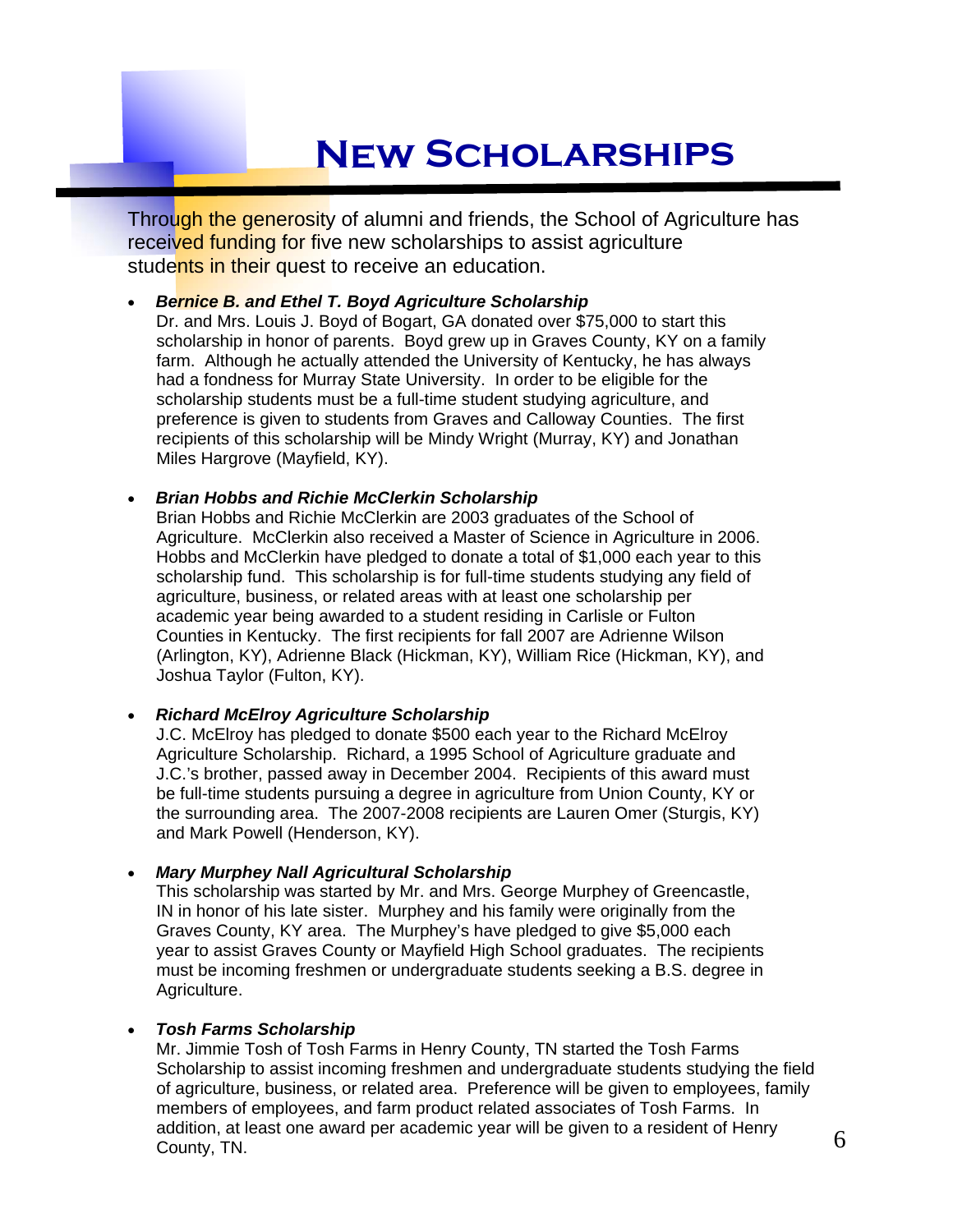# <u>の</u><br>乙 **It r u**  $\mathbf{C}$ **t o i na l I m p r ov e m h**<br>四

# **CTLT Mini Grants**

## *Fall 2006*

- Dr. Ryan Anderson & Dr. Dwayne Driskill were awarded \$1,000 to purchase a plasma arc cutting torch. \*
- Dr. William DeWees, Dr. Jim Rudolph, and Mr. Dale Barnett were awarded \$1,000 to purchase a set of electronic scales for the equine facility. \*
- Ms. Barbie Papajeski was awarded \$300 for a table top scale to be used in the AHT/Pre-Vet program.
- Ms. Sue Robinson, Dr. Jim Rudolph, Mr. Dale Barnett, and Dr. Jim Davis received \$1,000 to purchase hunt seat saddles for the equestrian program. \*
- Ms. Dean Ann Provine received \$1,000 for the purchase of a Life Force Vet Pads Thermal Warming System. \*
- Dr. Terry Canerdy received \$1,000 to purchase anatomical specimens for the AHT/Pre-Vet program. \*

## *Spring 2007*

- Dr. Iin Handayani received \$650 to purchase a soil core sampler kit and pH meter.
- Dr. David Ferguson was awarded \$334 to purchase instructional CDs for the crop science laboratory.
- Ms. Felicia West received \$750 to purchase an ultrasonic dental scaler/polisher for the AHT/Pre-Vet program. \*
- Dr. Ryan Anderson and Dr. Dwayne Driskill were awarded \$1,000 to purchase auto-darkening welding helmets for ag systems technology. \*
- Ms. Barbie Papajeski received \$790 for the purchase of stethoscopes and headsets.
- Mr. Dale Barnett, Dr. William DeWees, Dr. Jim Rudolph, and Ms. Krista Stewart were awarded \$1,000 to purchase a laboratory incubator and a digital centrifuge. \*
- Dr. Dwayne Driskill and Dr. Ryan Anderson received \$500 toward the purchase of instructional videos for ag systems technology. \*
- Ms. Sue Robinson, Dr. Jim Rudolph, Mr. Dale Barnett, and Dr. Jim Davis were awarded \$1,000 to purchase arena letters and chains for the new dressage arena at the Equine Center.

\*Matching funds provided by School of Agriculture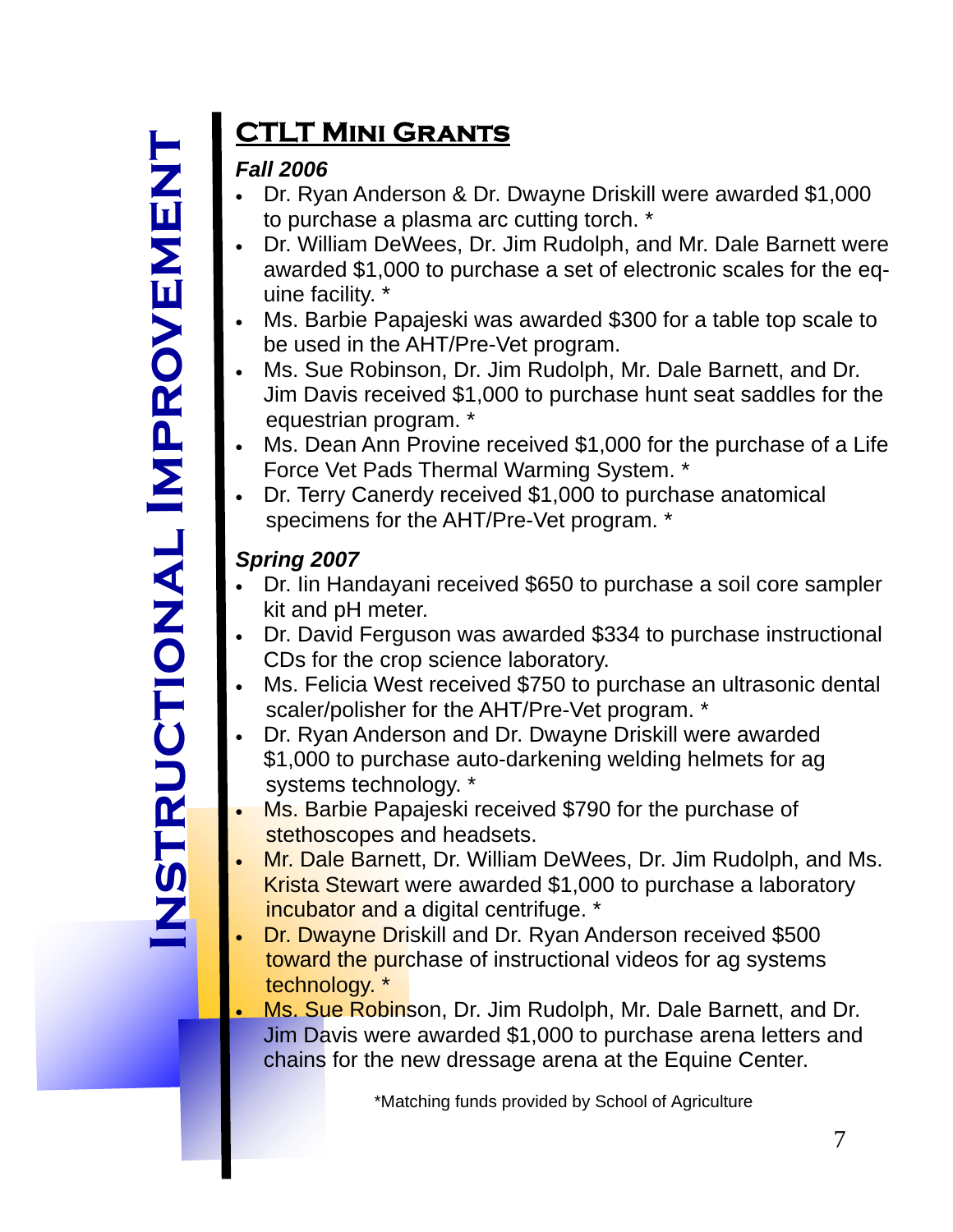## **School of Agriculture Mini Grants**

- **Teaching Technology Upgrade**: Ceiling-mount projectors were purchased and installed in Applied Science 202S, 204S, 300S, and 401S and in the classroom at Carman Pavilion. In addition, tablet PCs were purchased for all tenure track professors.
- **Mr. Ryan Morrow** was allocated funds to purchase a new laser printer for the second floor Academic Programs office.
- **Dr. Iin Handayani** received \$1500 to purchase a visible spectrophotomer for the soil science laboratory. Funds were also allocated for the purchase of a refrigerator to be used in soil science classes.
- **Mr. Stacy Vincent** was awarded funds to purchase instructional materials for agricultural education classes.
- **Ms. Dean Ann Provine** received funds to purchase a centrifuge for the AHT/Pre-Vet program.
- **Ms. Felicia West** received funds for the purchase of new refractometers for the AHT/Pre-Vet program.
- **Dr. Terry Canerdy** was awarded funds to purchase a new blood chemistry machine for the AHT/Pre-Vet program.
- **Dr. Ryan Anderson** was awarded funds to purchase Mac tools to be used in ag systems technology. Matching funds were provided by the tool company.
- **Dr. David Ferguson** received funds to purchase a computer for the crop science laboratory.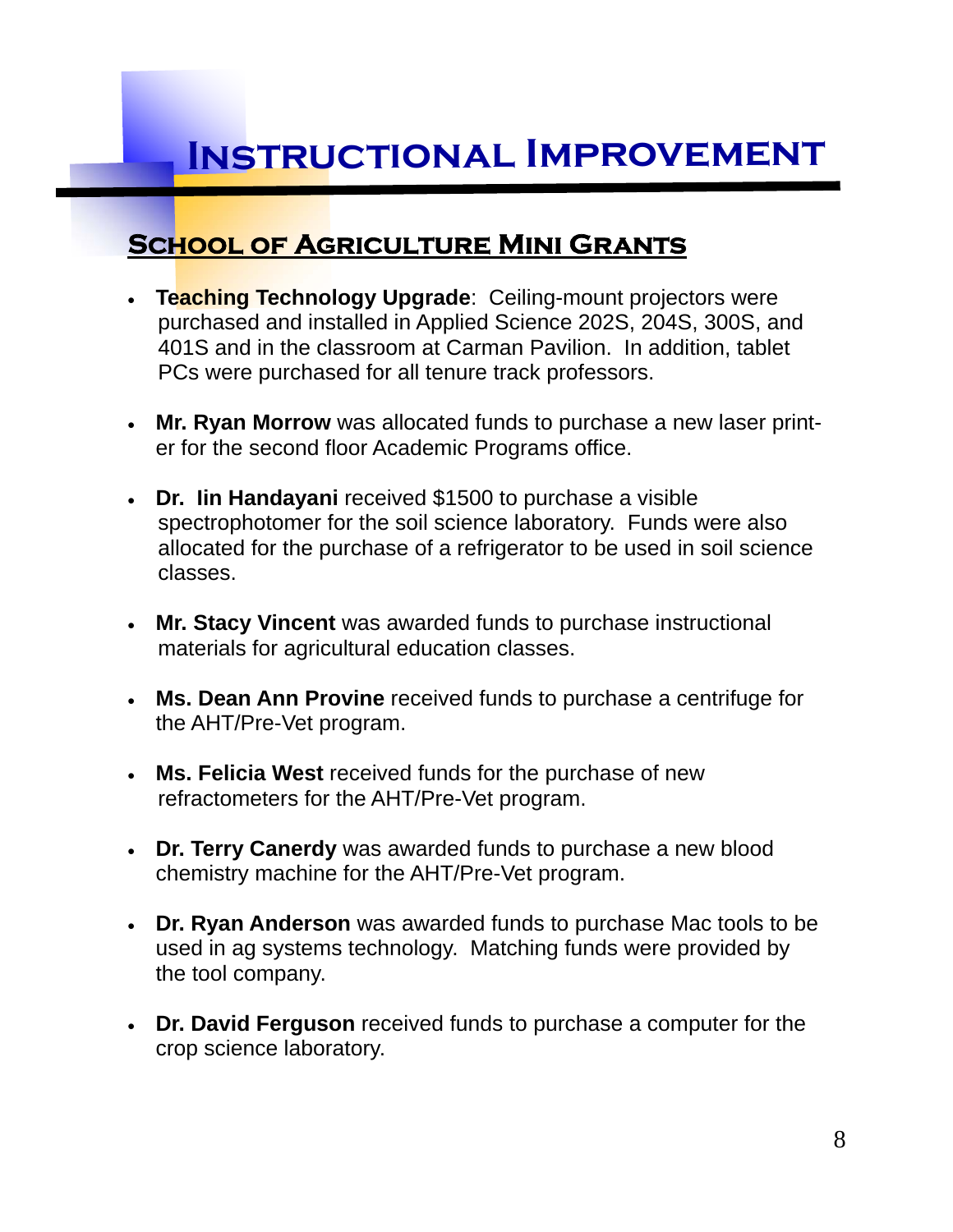# **e enc l l e ent Exc d Stu**

# **Graduate Research**

December 2006 and May 2007 Graduate Students participated in research projects as part of their Master's Degree program requirements.

- Sallieann Atkins (Paris, TN) Advisor: Dr. James Davis, Animal/Equine Science Dept. Head Thesis: *Evaluating a Non-Traditional Method of Raising Litopanaeus Vannamei Marine Shrimp Using Bacterial Filters*
- Dava Hayden (Paducah, KY) Advisor: Dr. Pat Williams, Associate Professor of **Horticulture**  Thesis: *The Impact of Three Fertilization Methods Upon Growth and Cost of Production for Pot-In-Pot Zelkova Serrata Village Green in Western Kentucky*
- Jackie Minniear (Louisville, KY) Advisor: Dr. Terry Canerdy, Animal Health Technology/ Pre-Veterinary Medicine Dept. Head Thesis: *Effects of Undenatired Type II Collagen (OCC-II) in Moderately Arthritic Dogs*
- Andrea Stocker (Louisville, KY) Advisor: Dr. Terry Canerdy, Animal Health Technology/ Pre-Veterinary Medicine Dept. Head Thesis: *Safety and Effectiveness of Type II Collagen (UC-II) in the therapy of Arthritic Horses*
- William Scott Thomas (Morganfield, KY) Advisor: Dr. James Davis, Animal/Equine Science Dept. Head Thesis: *Strip Grazing Corn for Finishing Beef Calves in Western Kentucky*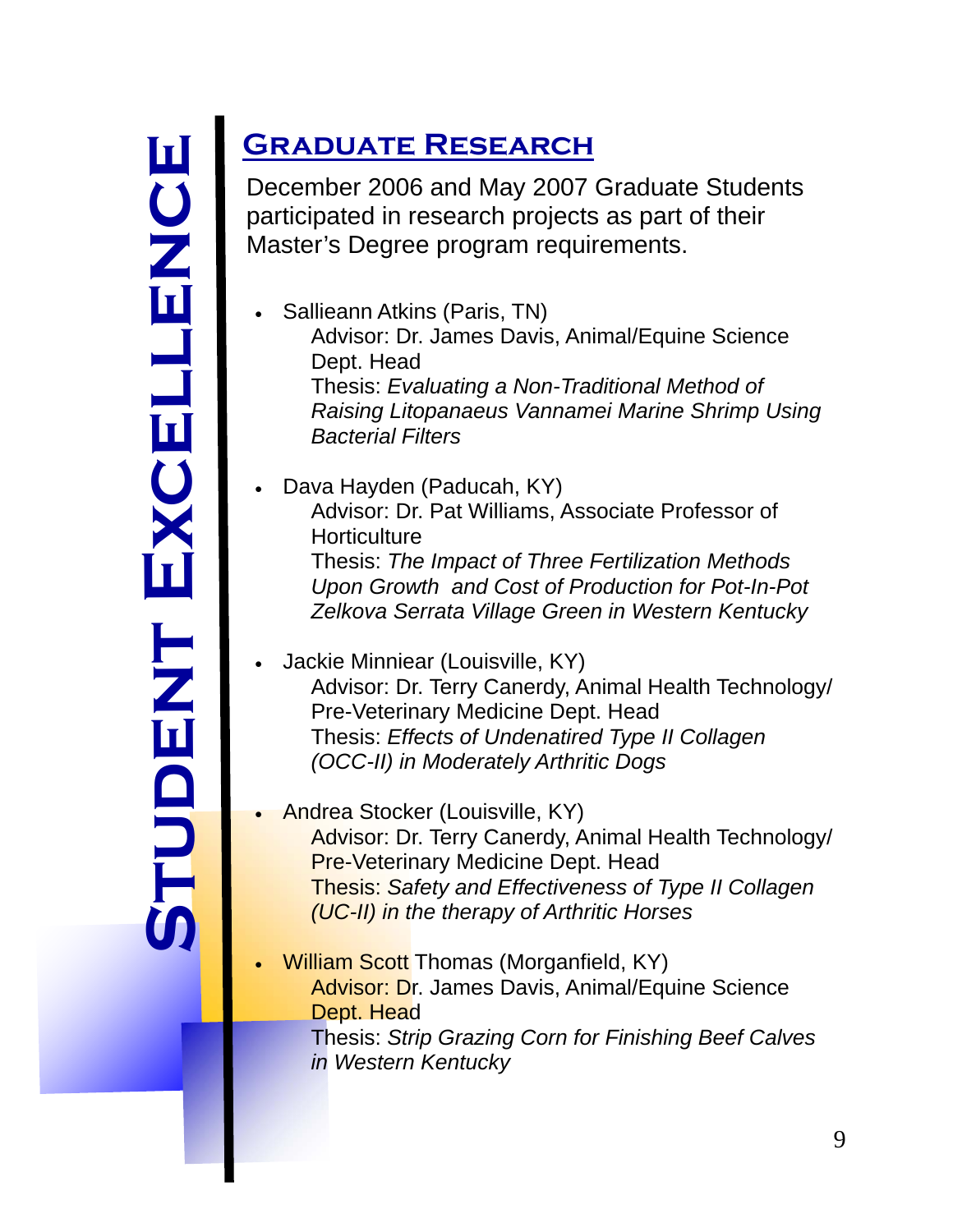# **Student Excellence**

## **UnderGraduate Research**

16 School of Agriculture students prepared posters for Posters at the Capitol held on February 15, 2007 in Frankfort, KY.

- *Dark Fired Cured Tobacco: Comparison of Bloom Stages and Topping Heights in Dark Tobacco*  Carrie Elliott (Fancy Farm, KY), Justin Parrish (Murray, KY), and Chris Rodgers (Mayfield, KY)
- *The Comparison of Residual Herbicide Programs for Dark Fired Tobacco*  Brittany Collins (Murray, KY), David Crouch (Murray, KY), and Whitney Shirley (Clarksville, TN)
- *Nitrogen Sources Effect on Dark Fired Cured Tobacco* Bryan Craig (Hazel, KY), Magen Roberts (Princeton, KY), Kaleb Tapp (Sebree, KY), and Robert Stuard (Trenton, TN)
- *The In Vitro Binding Effectiveness of Phyllosilicate Clays* Jessica Lindley (Kirkwood, MO) and Teal Schultz (Rockton, IL)
- *The Short Term Effects of Worm Casting By-Products on Whitefly Reduction and Germination Rates in Greenhouse Production* Erin Cathcart (Oakdale, IL), William Criner (Nashville, TN), Justin Sparks (Murray, KY), and Lauren Thompson (Benton, KY)

*Bryan Craig, Chris Rodgers, Brittany Collins, Robert Stuard, David Crouch, Dr. Tony Brannon, Carrie Elliott, and Whitney Shirley are pictured with the combined tobacco research poster.* 

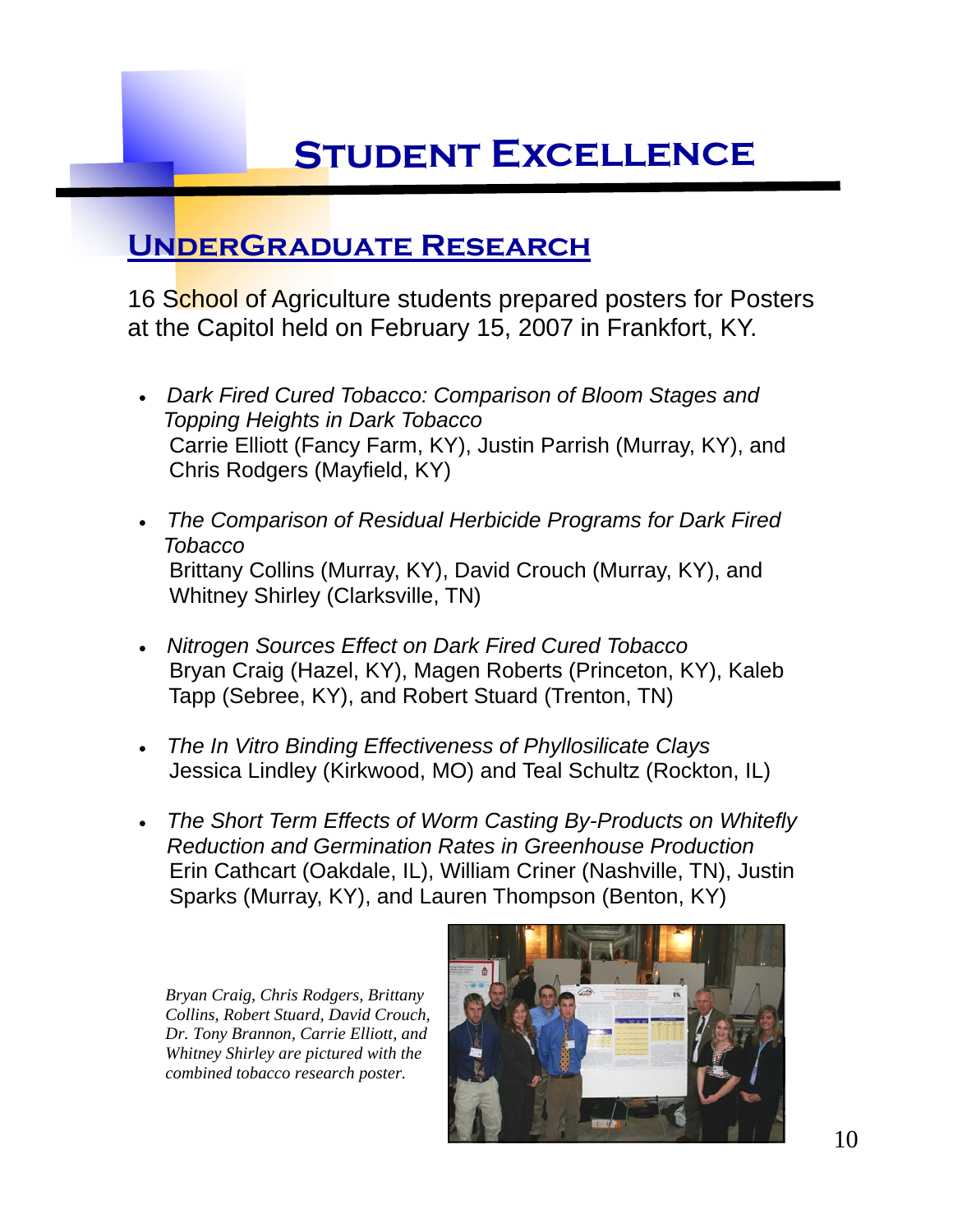# **Breathitt Veterinary Center**

The Breathitt Veterinary Center (BVC) completed another successful year providing animal disease diagnostics for the veterinary profession, livestock commodity groups, and animal owners in Kentucky.

## *2006-2007 Caseload:*

- **15,450** diagnostic cases processed
- 25% increase in caseload during past 5 years



#### *Bacteriology/Mycology:*

- **Dr. Shri Singh**, Department Head
- Processed **14,458** specimens for culture of fungi and bacteria
- New Staff: MarQuita Johnson, Lab Tech I Clair Warren, Lab Tech II
	- Jarillys Marin, Lab Tech II
		- Jennifer Barbee, Temporary Tech

### *Pathology:*

- **Dr. Louis Pittman**, Department Head
- **Dr. Lucky Pittman** was an invited speaker at the 2006-2007 Buffalo Trace VMA Morehead Clinic Days continuing education symposia in Morehead, KY.
- **Dr. Johna Veatch** is representing BVC on the State Animal Response Team and Emergency Preparedness and Response Committees.
- **Dr. Debbie Reed** is representing BVC on the Kentucky Agricultural Council's Task Force on the Future of Agriculture.

## *Serology:*

- **Dr. Carey Laster**, Department Head
- Performed over **114,000** serological tests with **92,000** performed as diagnostic tests and additional **22,000** tests for state and federal regulatory programs including Brucellosis and EIA.

## *Toxicology:*

- **Dr. Ramesh Gupta**, Department Head, was recognized as the MSU Distinguished Researcher for 2006. He is also the editor and contributing author of *Veterinary Toxicology: Basic and Clinical Principles* released for publication March 2007.
- Received **967** cases with **2,966** analyses.

## *Virology:*

- **Dr. H. Kent Whitaker**, Department Head
- Standard operating procedures written for all available tests in order to comply with AAVLD requirements
- New Staff: Jami Carroll, Virology Technician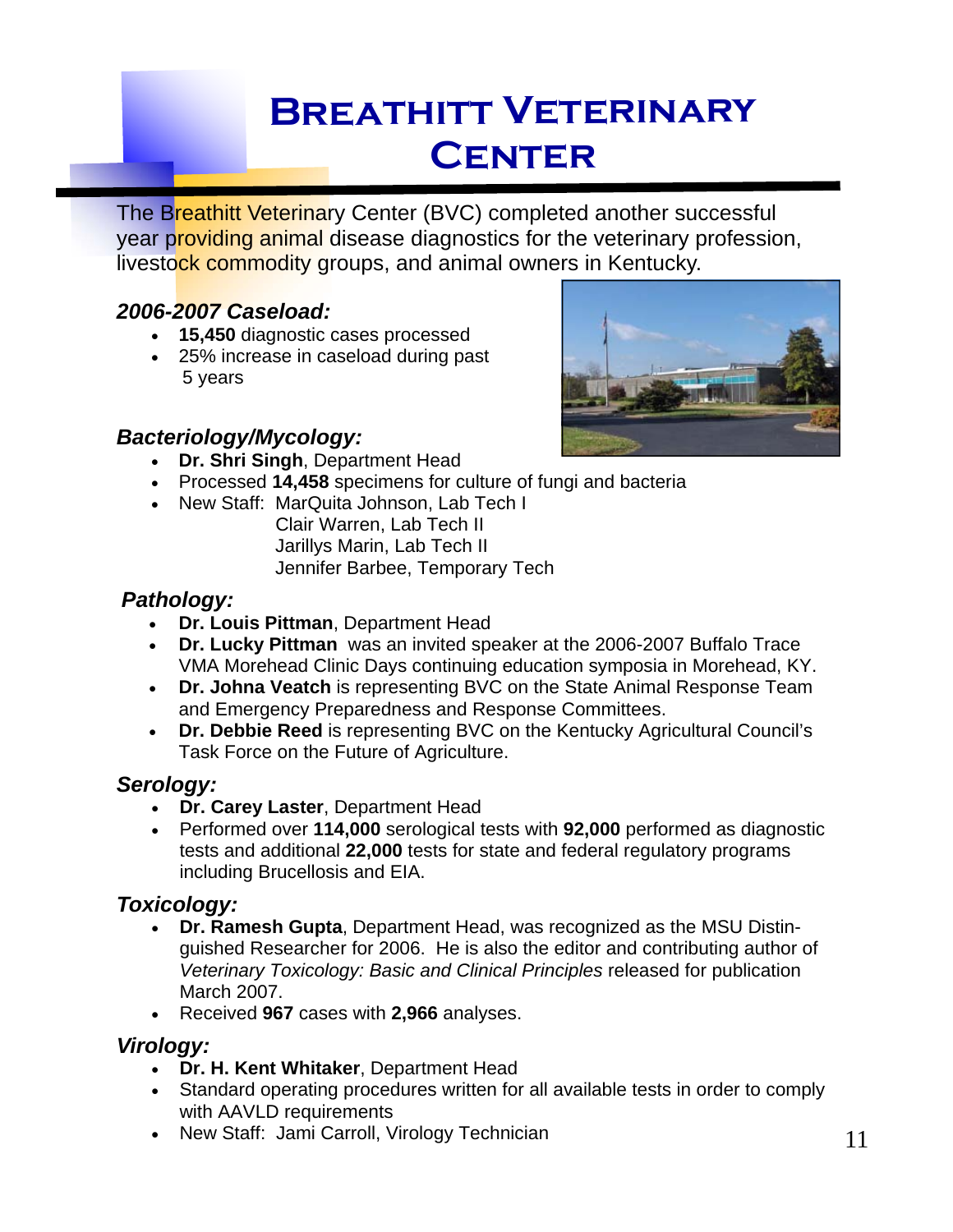# **Wm. Bill Cherry Expo Center**



**The West Kentucky Livestock and Exposition Center was** dedicated on May 21, 1977. The 45,000 square foot arena includes a staging area, concession stands, classroom, offices, and seating for 2,748 spectators. Since the initial dedication, over 500,000 individuals have attended in wide array of events. The Expo was rededicated and named the William "Bill" Cherry Agricultural Exposition Center on April 21, 2006.

## **2006-2007 Expo Events**

#### *MSU College Rodeo*: November 16-18, 2006

- 5 Regional Colleges Participating (300-400 students)
- 1,800 spectators
- Saddle Bronc/Bareback Riding, Calf Roping, Team Roping, Goat Tying, Barrel Racing, Bull Riding

#### *American Quarter Horse Association Shows*

 2006-2007 Show Dates: October 21-22, December 9-10, January 20-21, March 31, April 1

#### *Tractor and Truck Pull:* January 26-27, 2007

- Participants: 50 per night
- Spectators: 5,000
- Open 2 & 4-wheel drive trucks, Pro-stock 4-wheel drive trucks, Super-stock tractors

#### *Bull Blowout*

- October 13-14, 2006
- February 16-17, 2007
- Participants: 150 per night
- Spectators: 5,000

#### *Arena Cross*

- December 2, 2006
- February 3 & 10, 2007
- Participants: 150 per night
- Spectators: 3,000

#### *Kelso's Mule Sale:* May 5, 2007

- Fourth Annual Sale
- Broadcast live on internet at www.dvauction.com







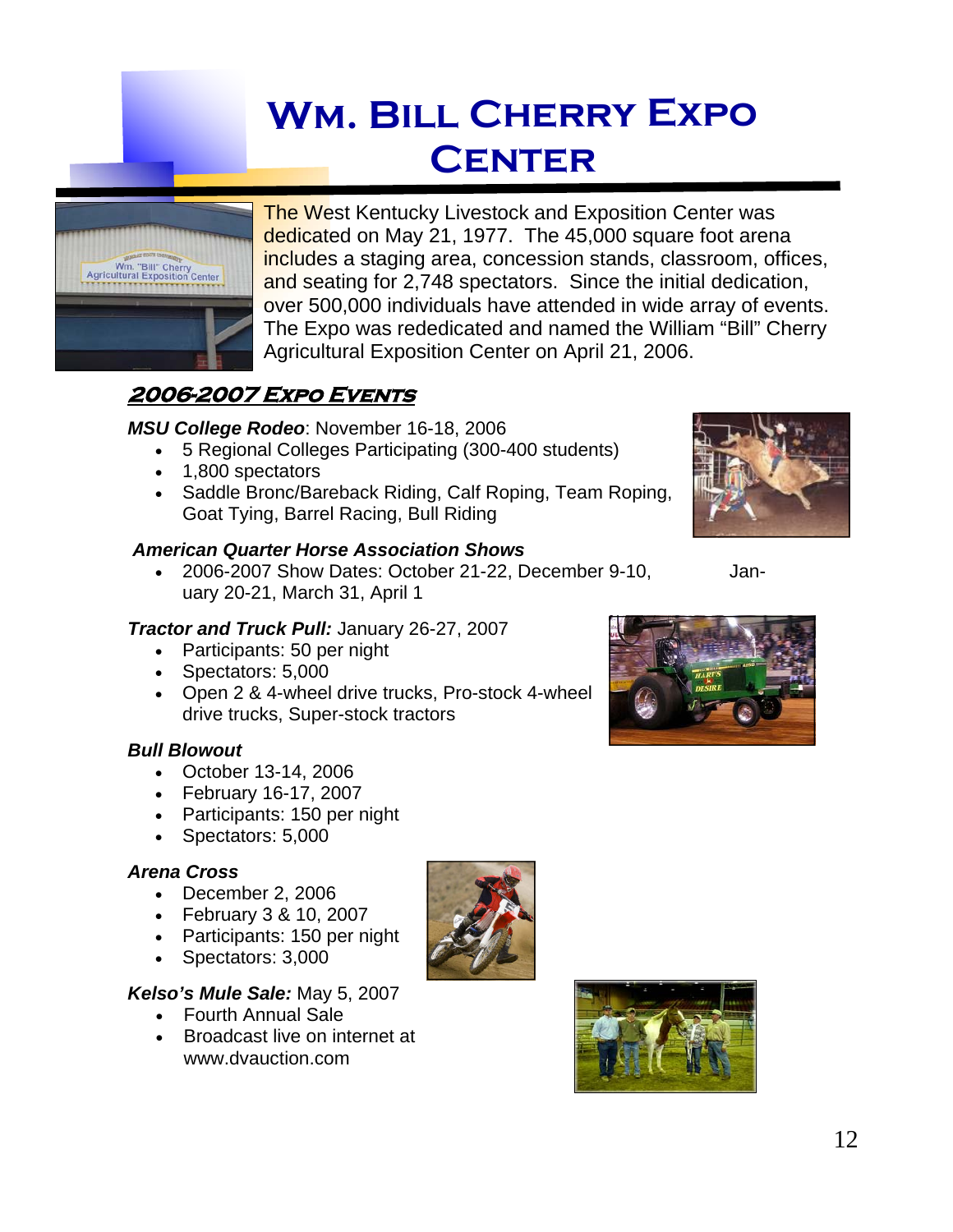# **E XCE l l e uCN**<br>NC **Outreac h / C o m MUN i ty**

## **BACK TO SCHOOL PICNIC**

The School of Agriculture hosted its annual Back to School picnic on August 28, 2006 at the West Farm Complex. Over 400 agriculture students, faculty, and staff attended "A Taste of MSU Agriculture" and sampled a variety of agricultural products.

*Students, faculty, and staff enjoyed catfish, chicken , and ribeyes at the annual Back to School picnic.* 



## **Racer Roundup**

The School of Agriculture and Collegiate FFA hosted Racer Roundup on September 22, 2006 with over 500 high school students in attendance. This event is designed to promote leadership and team building among high school FFA members.



*Collegiate FFA member, Sarah Baker, conducts a leadership seminar during Racer Roundup.*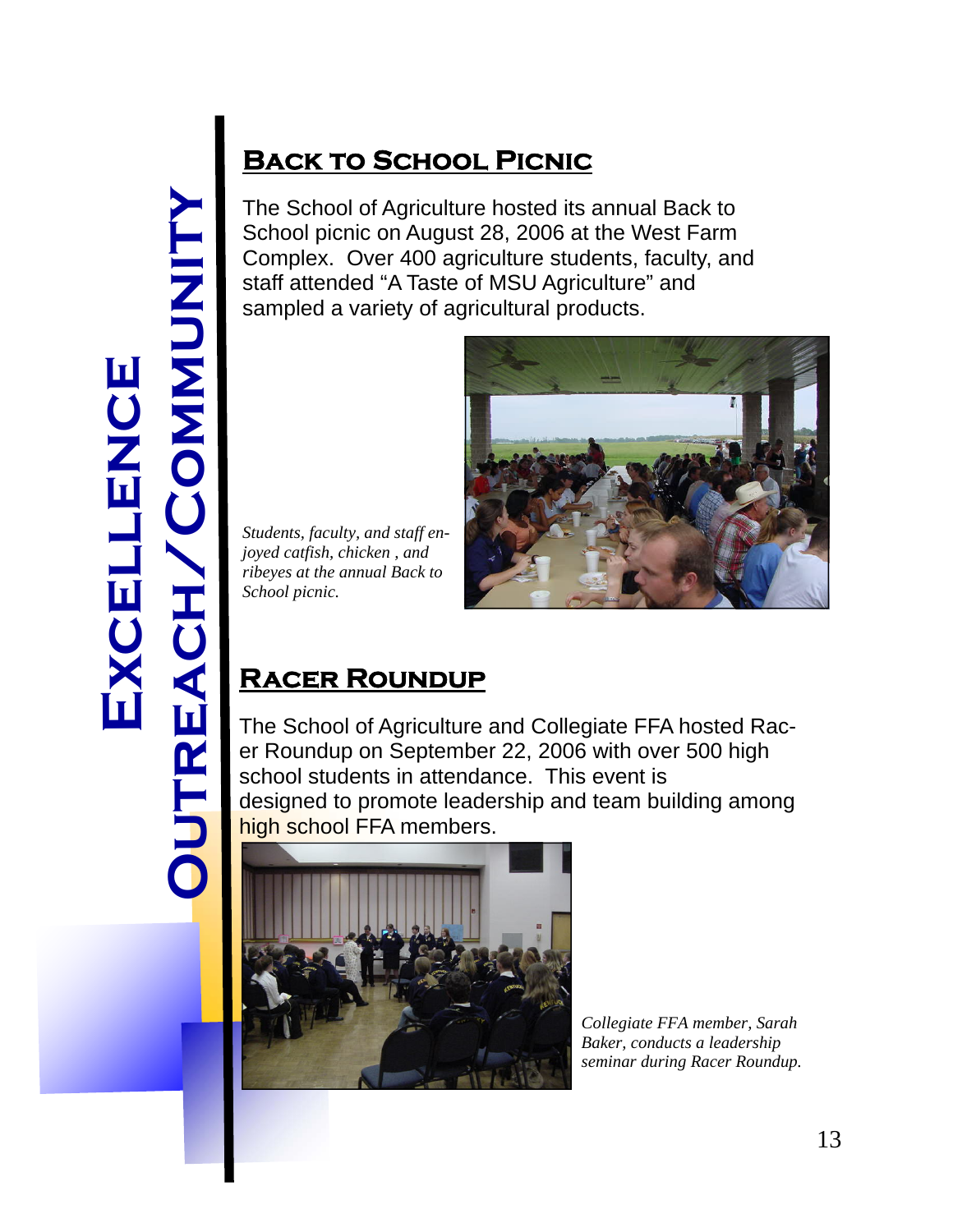

*One of the most popular events at "Fall on the Farm" is the corn maze.* 

## **Fall on The Farm**

The School of Agriculture and the Ag Leadership Council hosted the third annual "Fall on the Farm" October 18-22, 2006. Over 900 area elementary school students and more than 400 members of the community attended this event. Fall on the Farm strives to provide both an educational and entertaining agricultural experience to children and adults. Events included a corn maze, petting zoo, pony rides, pumpkin patch, straw mountain slide, straw maze, pedal tractor races, and milk cow demonstrations as well as educational sessions sponsored by the Kentucky Soybean Association and Kentucky Department of Agriculture.

*Local elementary school students had the opportunity to get up close and personal with a variety of farm animals.* 

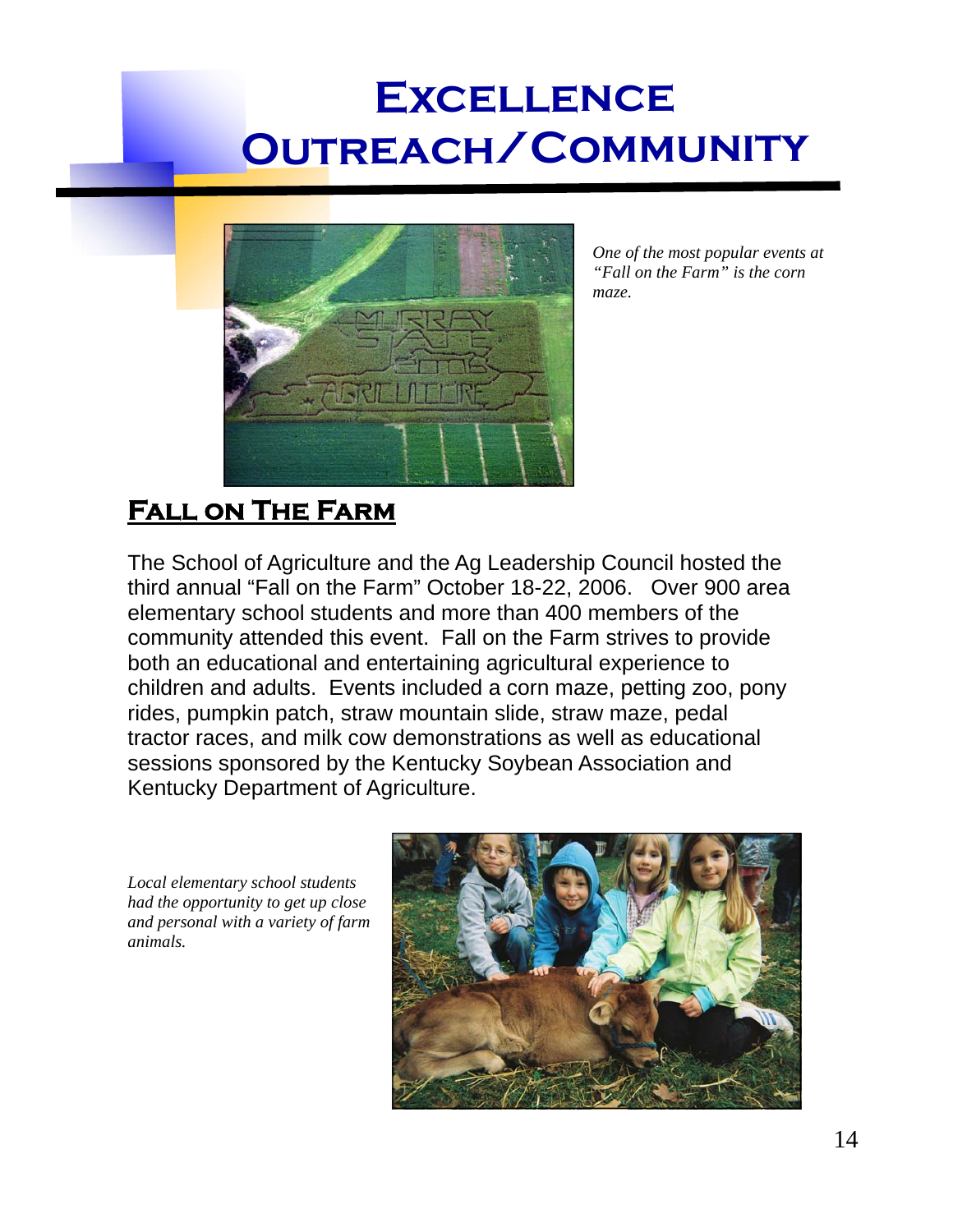## **Excellence in Agriculture Luncheon**

The annual "Excellence in Agriculture" luncheon was held December 4, 2006. This marked the second year for the event that recognizes outstanding students in the School of Agriculture. Students in attendance were nominated by faculty and staff for their hard work and dedication to both the university and the School of Agriculture. This year's guest speaker was Mr. Bob Arnold. Mr. Arnold, who has overcome blindness to become a successful governmental servant, delivered a motivational talk to encourage students to always strive to do their best.

## **TOYS FOR TOTS TOY DRIVE**

The School of Agriculture, Agribusiness Club, Agriculture Leadership Council, and the MSU Student Government Association teamed up to sponsor the first annual Toys for Tots Toy Drive in December 2006 in memory of the late Dr. Kenneth Bowman. The drive collected over 600 toys valued at over \$4,000, as well as \$500 in cash donations. The toys collected were donated to the family resource centers for Murray Independent and Calloway County School Districts.

*Pictured from left are MSU School of Agriculture students Franklin Mitchell, Maryanna Pendley, Haley Millwood, Joel Perkins, Emily Bridges, and Christina Bowman, Dr. Bowman's wife, along with five Murray Middle School students. Toys collected were delivered to Murray Middle School where Mrs. Bowman serves as assistant principal.* 

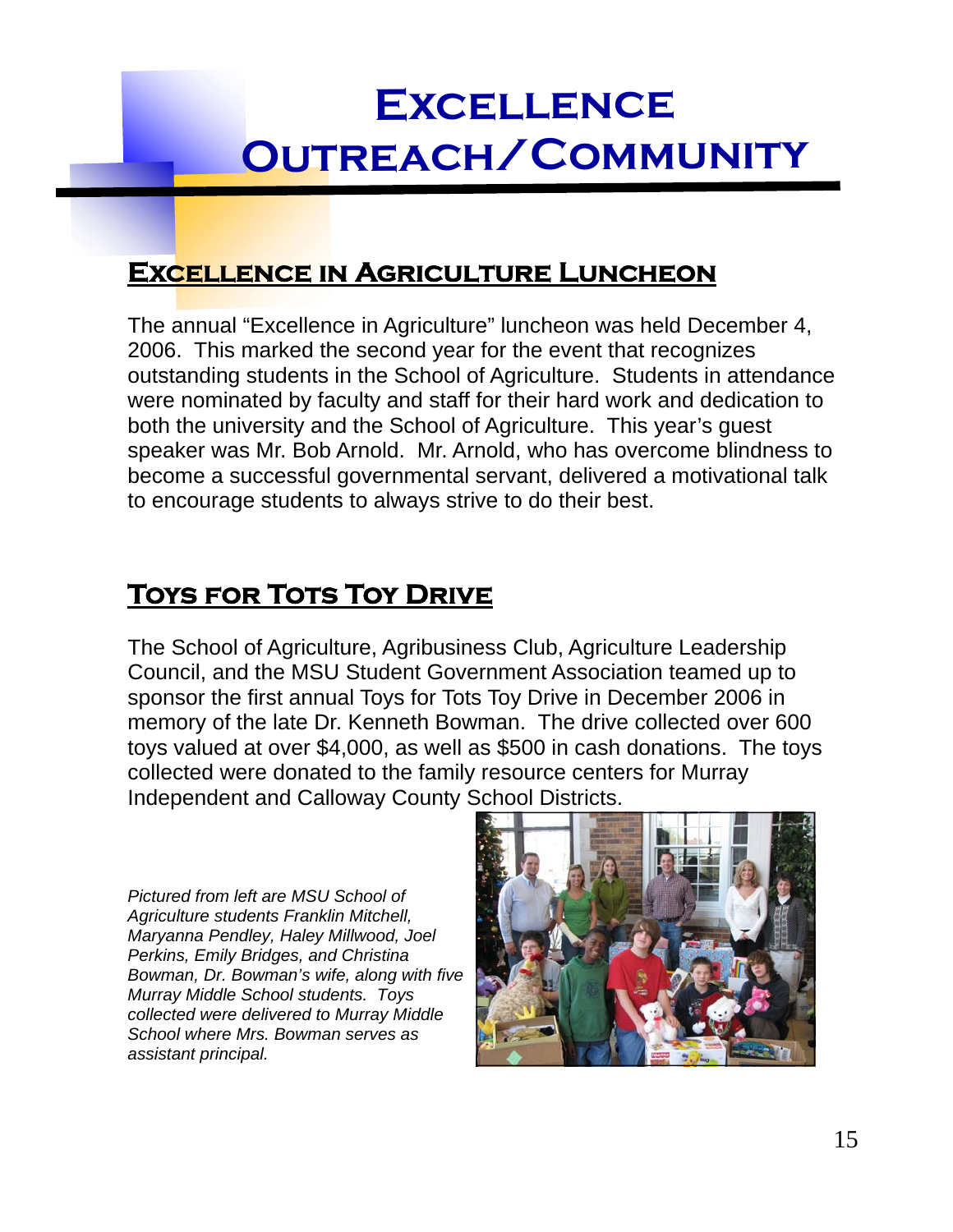## **Soybean Promotion Day**

The School of Agriculture and the Kentucky Soybean Promotion Board sponsored the third annual Soybean Promotion Day on February 8, 2007. This event provides area farmers and agribusinesses with an opportunity to attend informational sessions focused on current trends and developments in agriculture as well as soybean production. Dr. Lowell Catlett, regent's professor and dean of the college of agriculture and home economics at New Mexico State University served as keynote speaker. Other activities included a sponsored luncheon, concert by Tennessee musician and comedian Mike Snider, and Soybean Promotion Night at the MSU vs. Eastern Kentucky basketball game.



*Approximately 250 area farmers, agribusiness representatives, and School of Agriculture faculty, staff, and students attended Soybean Promotion Day.* 

*Marshall County High School student Kayla Keeling reads her winning Soy Biodiesel essay during the opening session.* 

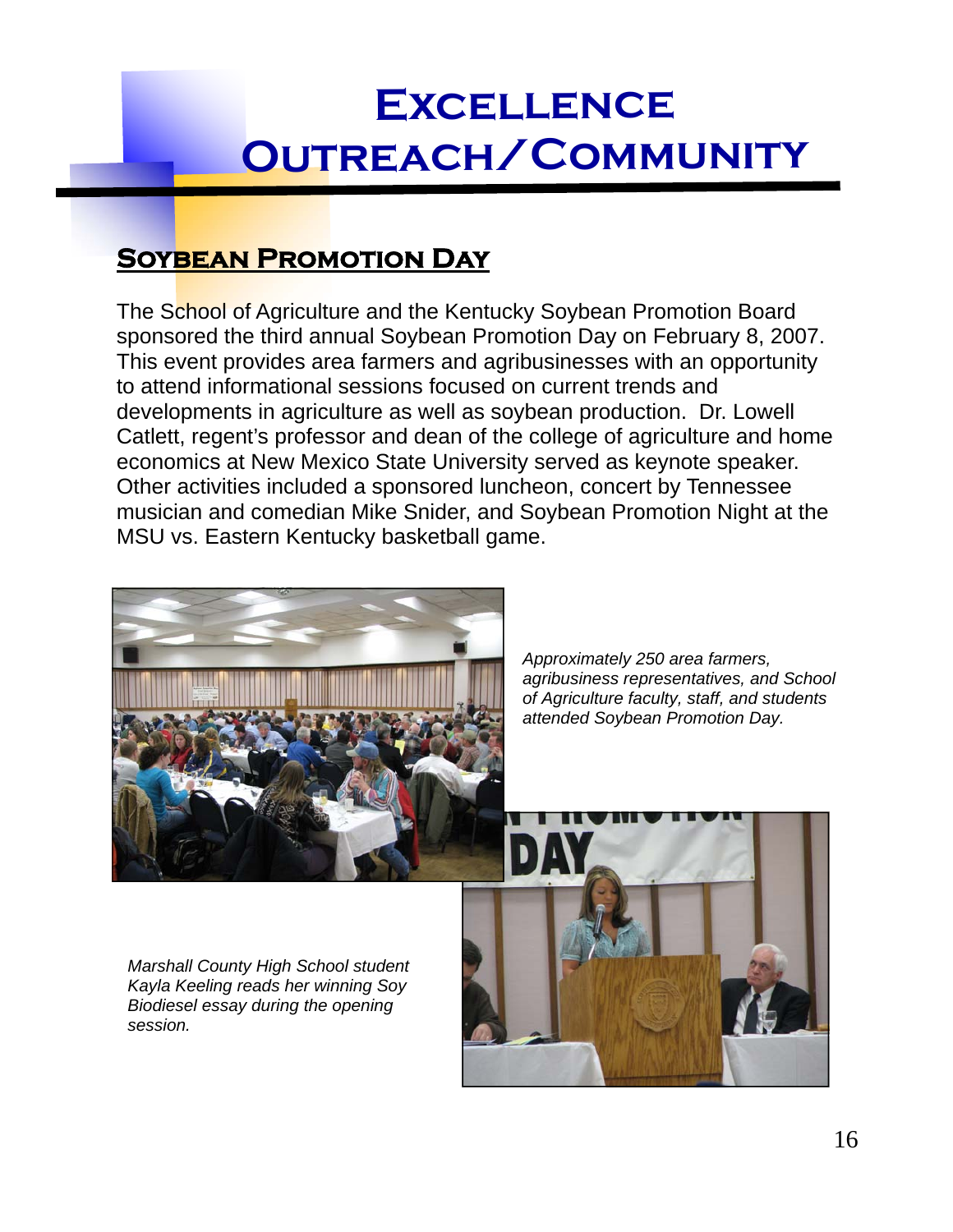## **Career Fair**

The School of Agriculture and the Agriculture Leadership Council hosted the Agriculture Career Fair on February 28, 2007. Thirty-two companies were represented this year at the career fair, and over 300 agriculture students attended the event.



*The career fair provides students with an opportunity to speak to company representatives in the field of agriculture.* 

# **Alpha Zeta Awards Banquet**

The annual awards banquet is held in conjunction with the School of Agriculture career fair. Approximately 475 students, parents, and MSU faculty, staff, and administration attended the banquet. Clubs and organizations take this opportunity each year to recognize their outstanding members. In addition, the School of Agriculture also recognized its outstanding seniors.



*MSU President Dr. Randy Dunn is shown presenting the 2006-2007 Senior Man and Senior Woman in Agriculture to Robbie Alexander (left) and Melissa Bramlet (right).* 

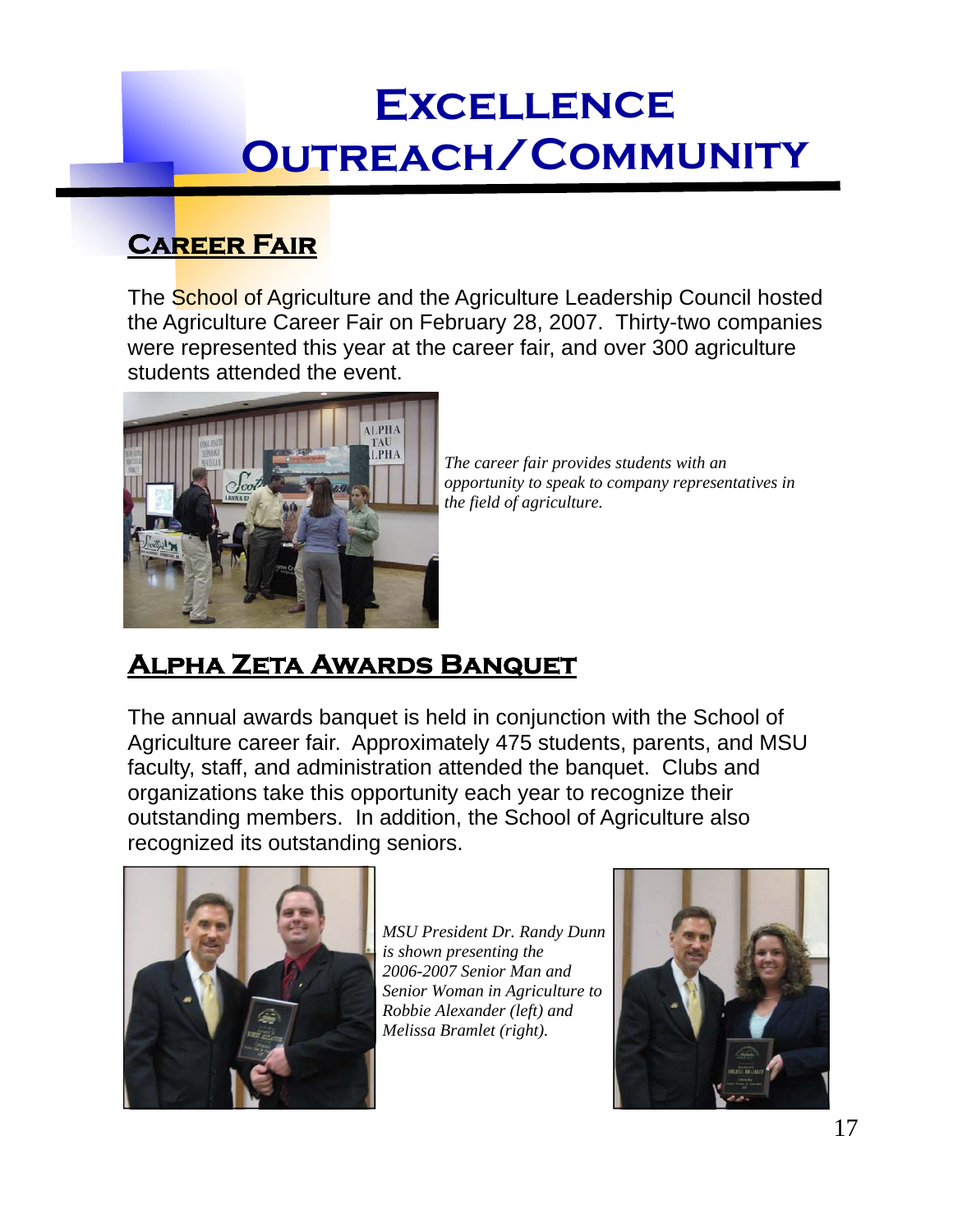## **FFA Field Day**

FFA Field Day was held April 18, 2007 at the Wm. Bill Cherry Expo Center. Over 1200 high school students from Kentucky, Tennessee, Missouri, and Illinois competed in events such as livestock judging, tractor driving, tobacco judging, horticulture contests, goat tying, roping, and horsemanship.



*Judges watch with a keen eye as students participate in the tractor driving contest.* 

*MSU student Jolee Holderman assists with a horse judging class.* 



## **Twilight Tobacco Tour**

The Twilight Tobacco Tour was held August 7, 2006. This yearly event sponsored by the School of Agriculture and University of Kentucky Extension Service allows area tobacco producers to tour the University's West Farm complex and observe ongoing tobacco research plots. Research conducted during the 2006 growing season included fertilizer trials, herbicide trials, and experiments involving topping height.



*Dr. Andy Bailey discusses the effects of nitrogen on dark tobacco during the Twilight Tobacco Tour.*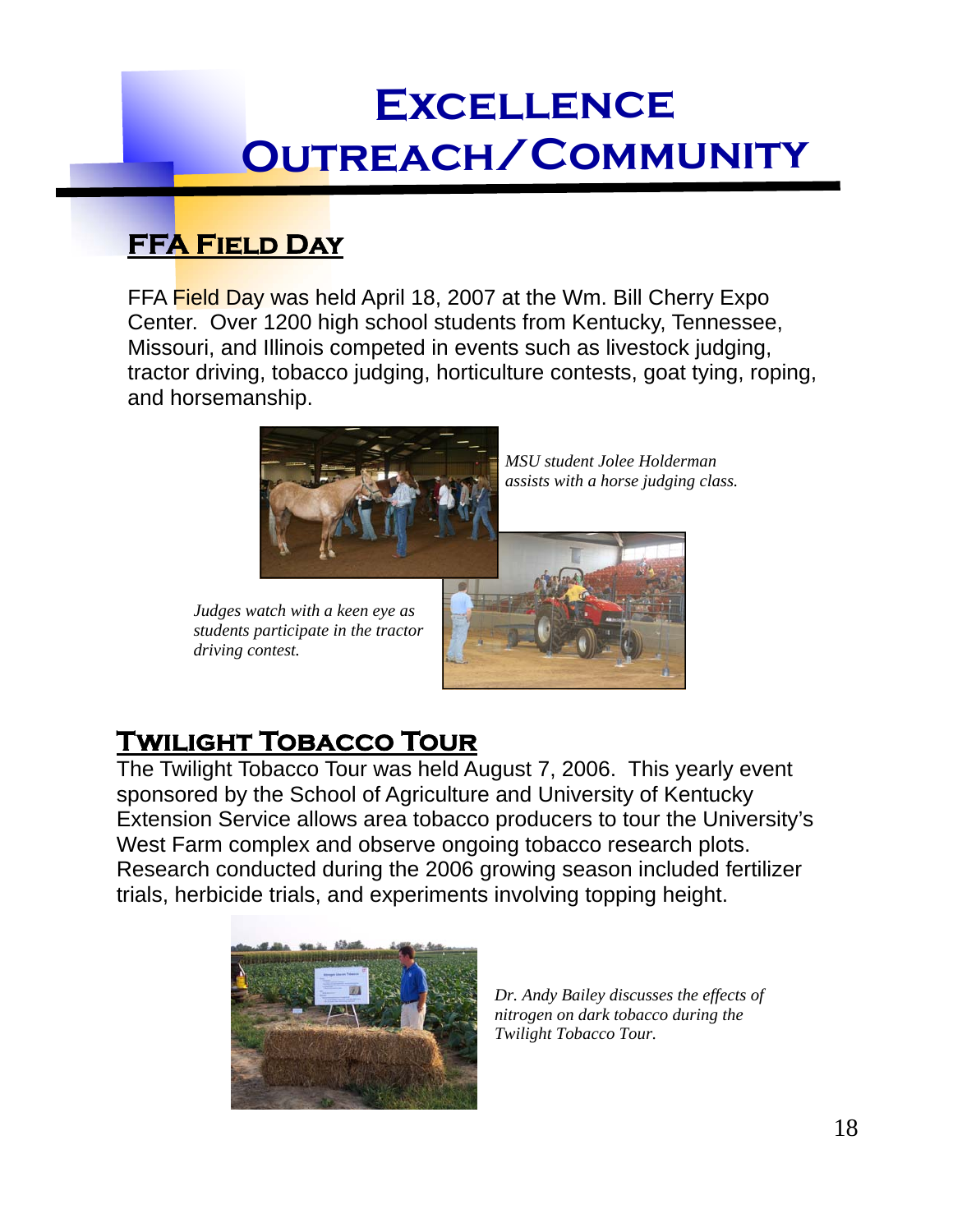

*IFAL participants in School of Agriculture student Morgan Jenkins's group enlisted the help of Racer Patrol during their photo scavenger hunt.* 

## **Institute for Future Agricultural Leaders**

The School of Agriculture hosted the Institute for Future Agricultural Leaders (IFAL) June 10-14, 2007. IFAL is a leadership conference for high school seniors sponsored by Kentucky Farm Bureau. Forty-five students from across the state attended this year's IFAL, where they participated in team building and leadership development exercises. Participants traveled to Brandon Spring Group Camp to take part in their Challenge Course and later had the opportunity to tour Commonwealth Agri-Energy and Breathitt Veterinary Center in Hopkinsville. In addition, the group met with Kentucky legislators Rep. Ken Winters, Sen. Steven Rudy, and Rep. Melvin Henley and participated in a Congressional Insight game. Students also competed in IFAL's own version of the Kentucky Farm Bureau discussion meet. Other activities included a photo scavenger hunt, Barnyard Olympics, and an opportunity to meet with School of Agriculture faculty, staff, and students to get a first hand account of college life at MSU.



*Elements of the Challenge Course included a spider's web and foot trolley.* 

*IFAL participants learned team building skills while they participated in the Challenge Course at Brandon Spring.* 

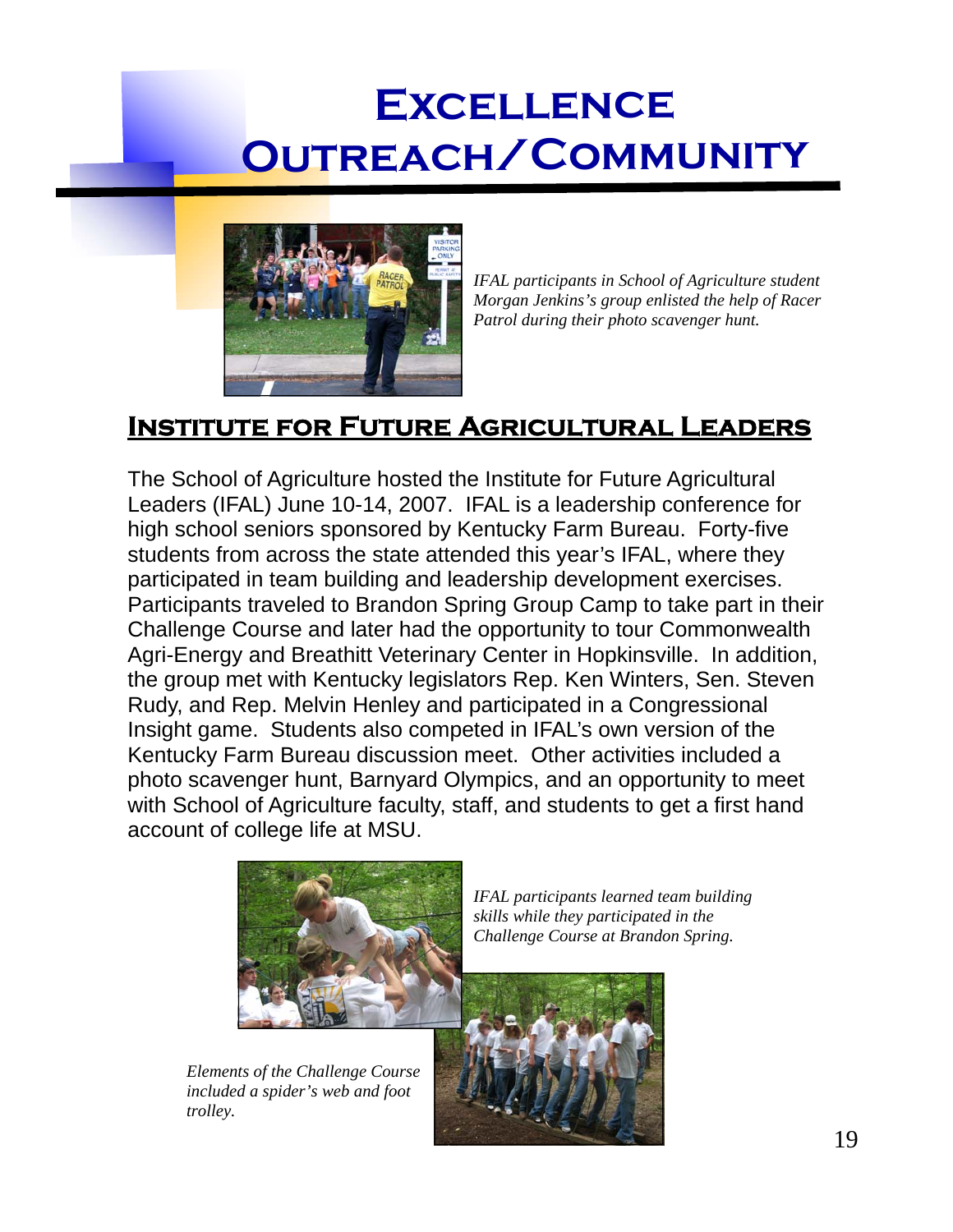## **Guadalajara, Mexico January 7-13, 2007**

- 32 School of Agriculture faculty, staff, and students traveled to Guadalajara, Mexico as a follow-up to a 2006 visit that established an exchange agreement between the University of Guadalajara and Murray State University.
- The group participated in agriculture related tours including visits to the University of Guadalajara farm, Desert Glory tomato greenhouses, Posta El Cuatro (large livestock operation), Flores Guadalupe (rose production), ALMER (grain storage and processing), Guadalajara Zoo, Jose Cuervo agave farm and tequila distillery.
- Participating students received credit for AGR 533 Seminar in International Agriculture Systems



*Lic. Eduardo Ramírez Peña, Director of Posta El Cuatro, gives an overview of the ranch's operations.* 

*MSU faculty, staff, and students are pictured at the Guadalajara Zoo joined by members of the Kentucky/Mexico Trade Office.* 

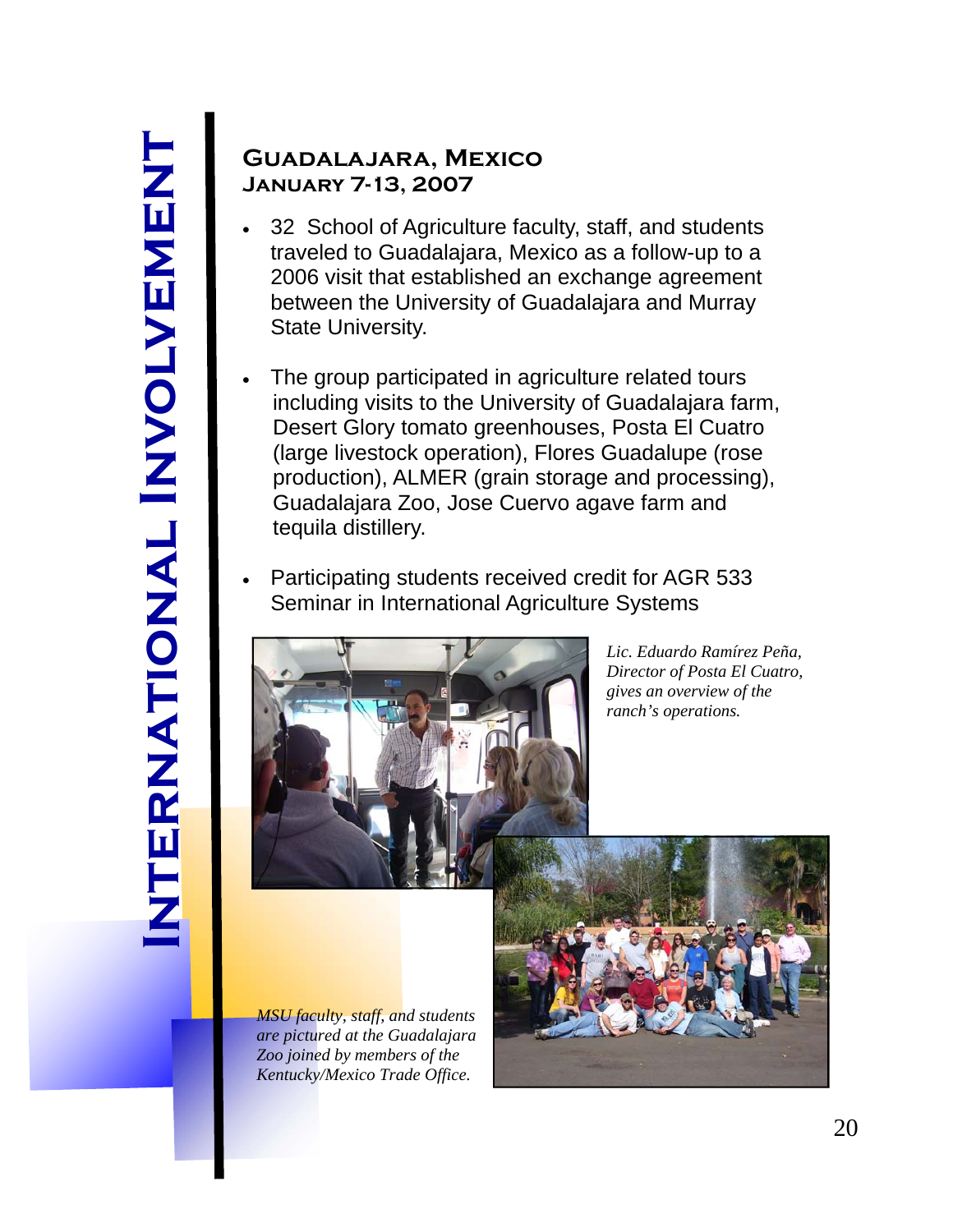# **International Involvement**

#### **MSU Agriculture Students Student Teach in Belize April14-May 11, 2007**

Lyndsey Brown (Paris, IL), Nathan Conner (Carbondale, IL), Whitney Hand (Marissa, IL), and Robert Alexander (Hopkinsville, KY) spent four weeks participating in an international student teaching program in conjunction with the MSU Department of Education. Participants traveled to Belize where they were involved in classroom teaching and also had the opportunity to learn about the history and culture of South America.



*School of Agriculture student Whitney Hand is shown with two of her students in Belize.* 

# **MSU Faculty Travel to Hungary October 2006**

Three School of Agriculture faculty members traveled to Budapest, Hungary during the Fall 2006 semester. **Dr. Dwayne Driskill**, **Dr. Jay Morgan**, and **Dr. Bill Payne** met with university officials in Budapest in hopes of establishing an exchange agreement between MSU and their university.

- The School of Agriculture welcomed its first exchange student from Hungary during the Spring 2007 semester.
- **Dr. Iin Handayani** has been instrumental in arranging visits with Indonesian university officials. Plans are underway to establish agreements for both student and faculty exchanges with Indonesia.
- **Derek Cooke**, a senior agricultural science student and active soldier in the U.S. Army, is currently stationed in South Korea. He has had the opportunity to learn about native agricultural practices of the area, as well as study rice paddies, greenhouses, and livestock during his stay in South Korea while also taking courses through MSU and the military.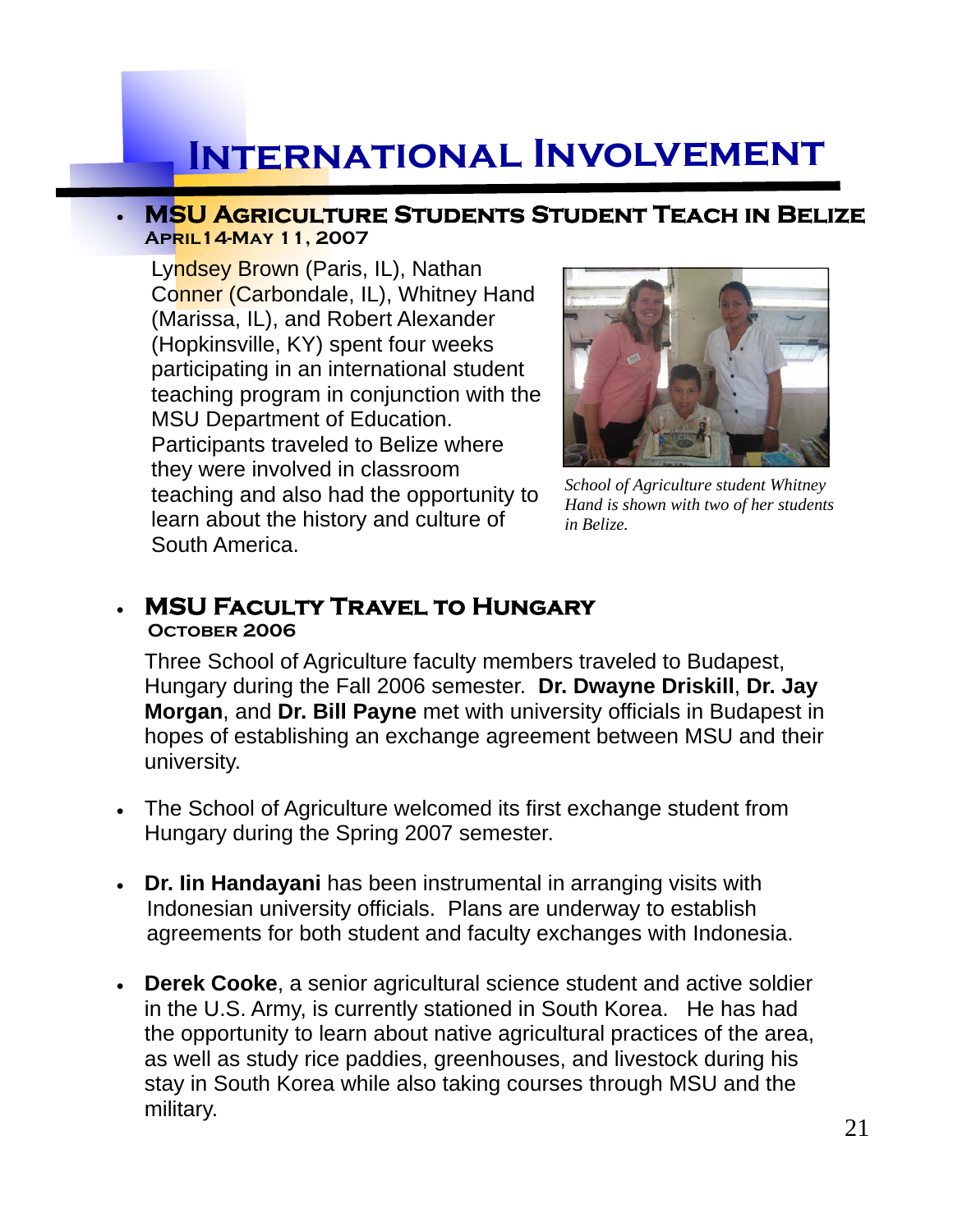**Gr a n ts** 

- **Dr. Ryan Anderson**, assistant professor in agriculture systems technology, **Mr. Ryan Morrow**, lecturer/technology coordinator, and Mr. Alex Young, 2004 B.S.A. are currently working on a project with Agforest Partners that will explore global positioning system options available to agriculture producers.
- **Dr. Iin Handayani** received a teaching grant to bring the worldwide perspective of agriculture into the American soil and plant science classroom. She also received a research grant to study the carbon storage capacities in pasturelands in Kentucky.
- The Department of Animal and Equine Science received a \$5,000 Grassroots grant from the Kentucky Equine Education Project (KEEP) to build a dressage arena. Work on the arena will begin in summer 2007.
- The Kentucky Soybean Promotion Board awarded **Dr. John Mikulcik**, **Dr. David Ferguson**, and **Dr. Iin Handayani**, agronomy faculty members, a grant to continue a long-term fertility experiment that has been ongoing since 1997. The research for the 2007 growing season hopes to further analyze results seen in previous years.
- **Dr. Jay Morgan** received funding from the Kentucky Soybean Association to conduct a consumer study to evaluate the use of soy biodiesel. Farmers and agribusinesses in the 22 western Kentucky counties were surveyed regarding the amount of biodiesel used in their operation and the reasons for utilizing alternative fuels.
- The School of Agriculture received a grant from the Kentucky **Department of Agriculture to host a field day for area**  agricultural producers. Demonstrations of new agricultural production practices and technologies relating to greenhouse/ nursery production, beef cattle carcass evaluation, and aquaculture were offered by MSU faculty and students.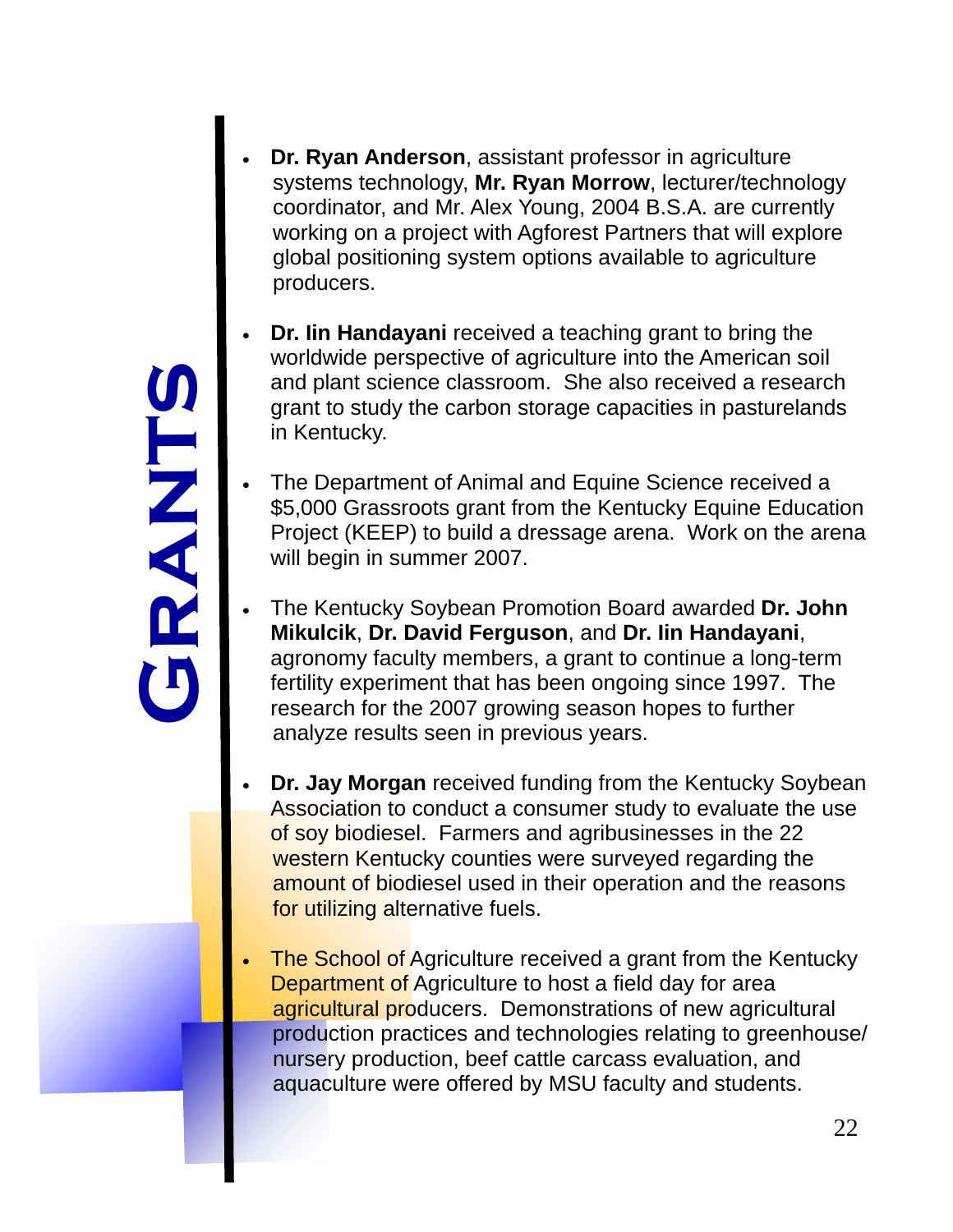# **S t rat e g c i P lan & R e p ort**

#### **Goal 1: "***The University shall support the internationalization of the campus and curriculum."* **(Institutional Goal 2.8)**

- Four sections of SPA 106 were offered during the 2006-2007 academic year with a total enrollment of 68 students. Student evaluations on questions 1-4 were 3.7 combined for two sections in fall 2006.
- Twenty-two students and six faculty members traveled to Mexico in January 2007 as part of AGR 200 and AGR 533.
- Three faculty members traveled to Hungary and established agreements with Szent Istvan University and Tessedik Samuel College in Hungary, as well as agreements were established with University of Benglulu, University of Lampung, Brawijaya University and Syiah Kuala University in Indonesia and University of Guadalajara in Mexico. An agreement with University of Debrecen in Hungary is in the process of being formalized.
- Dr. Iin Handayani, a native of Indonesia, was hired as an assistant professor in soil science.

#### **Goal 2: "***The University shall foster high faculty and staff morale and productivity."*  **(Institutional Goal 3.2)**

- \$5929.11 School of Agriculture Mini-Teaching Grants were awarded and distributed to faculty.
- \$15,095.36 was spent to purchase all tenure track faculty tablet PCs to support Instruction.

#### **Goal 3: "***The University shall recognize the growing need to raise private funds and establish an ongoing comprehensive campaign to maintain excellence in all programs of the University, including student scholarships."* **(Institutional Goal 4.2)**

- The Bernice B. & Ethel T. Boyd Agriculture Scholarship, Brian Hobbs and Richie McClerkin Agriculture Scholarship, Richard McElroy Agriculture Scholarship, Farm Credit Services of Mid-America Scholarship and Tosh Farms Scholarship were all established.
- Over \$425,000 in outside funding was raised by the School of Agriculture.

#### **Goal 4:** *"The University shall conduct sustained recruitment operations in a five-state area and internationally to meet the enrollment goals established by the Council on Postsecondary Education and the Board of Regents."* **(School of Agriculture Goal 1)**

- Faculty, staff and ambassadors made 31 high school/community colleges visits; attended 26 high school FFA banquets; collected over 2,500 student information cards at 23 agricultural events; contacted 625 prospective students via email, mail and phone; and hosted over 190 personalized student visits and over 100 students during campus visitation days.
- 135 students were enrolled in AGR 099 Freshmen Orientation.

#### **Goal 5: "***Students will indicate satisfaction with their educational experience in the School of Agriculture and what they learned in the Agricultural Science degree program."* **(School of Agriculture Goal 2)**

• 98.57% of students rated the quality of instruction in agriculture as excellent or good.

#### **Goal 6:** *"Students will demonstrate technical and professional knowledge required by individuals pursuing entry-level professional careers."* **(School of Agriculture Goal 3)**

98.73% of students scored at least a proficient on the oral presentation rubrics.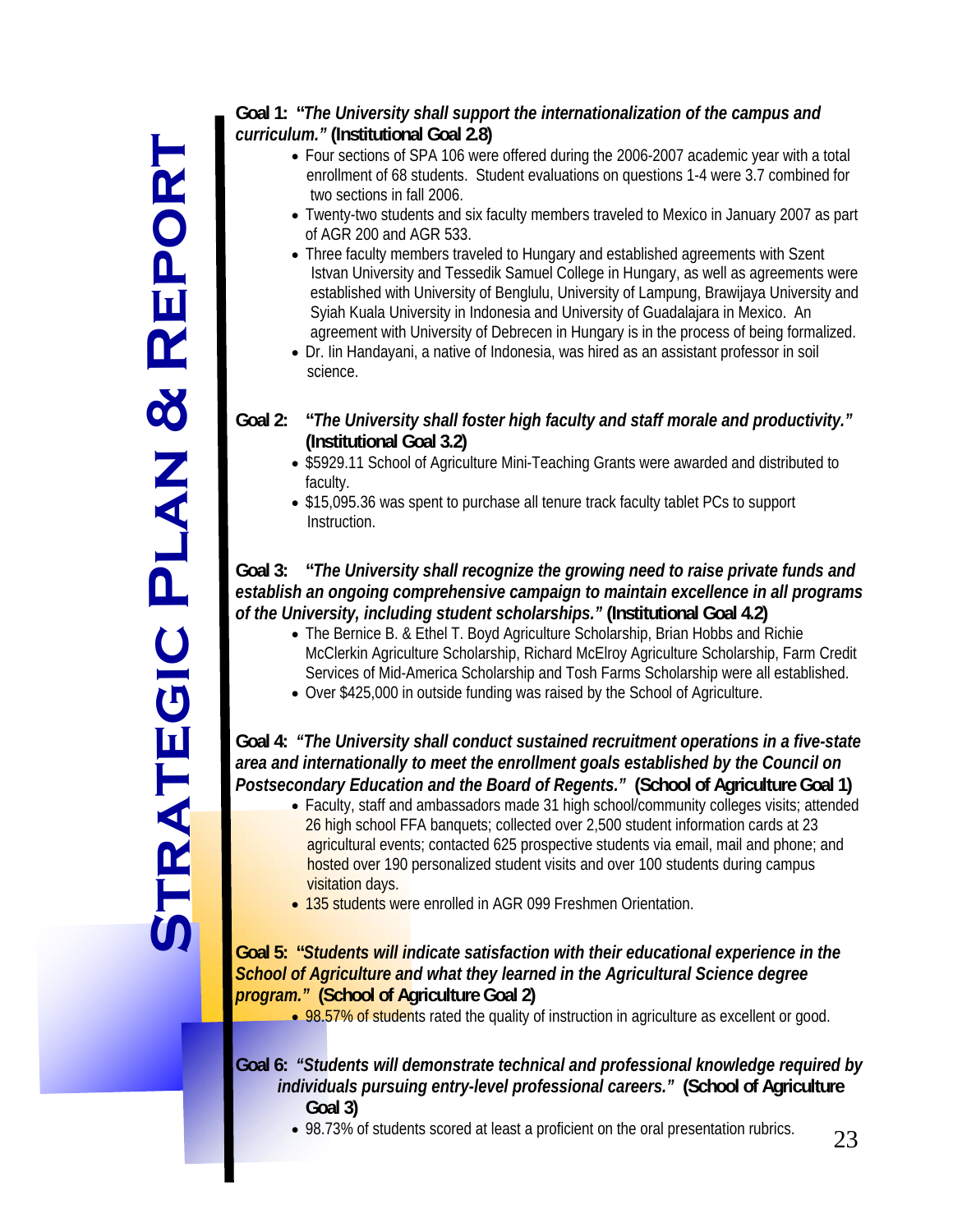# **Re cru i t m e n t / R e t e n t o i n**

## **Special Events 2006-2007**

| Date          | <b>Event</b>                              | <b>Number of</b><br><b>Students</b> |  |
|---------------|-------------------------------------------|-------------------------------------|--|
| 8/29/2006     | School of Agriculture Picnic (retention)  | 350                                 |  |
| 9/22/2006     | Racer Roundup                             | 517                                 |  |
| 9/23/2006     | Kentucky Angus Association Field Day      | 1                                   |  |
| 9/26/2006     | Regional College Fair                     | 15                                  |  |
| 9/26-27/2006  | Ag Safety Days                            |                                     |  |
| 9/30/2006     | Racer Day I                               | 9                                   |  |
| 10/2/2006     | Purchase Area Soil Judging Contest        | 15                                  |  |
| 10/9/2006     | Mini Racer Day                            | 2                                   |  |
| 10/13/2006    | <b>Homecoming Banquet</b>                 |                                     |  |
| 10/18-22/2006 | Fall on the Farm (ALC Project)            |                                     |  |
| 10/24-27/2006 | <b>National FFA Convention</b>            | 163                                 |  |
| 10/29/2006    | <b>Lexington Reception</b>                | 6                                   |  |
| 10/30/2006    | Louisville Reception                      | 4                                   |  |
| 11/4/2006     | Racer Day II                              | 17                                  |  |
| 11/4/2006     | <b>Agriculture Early Admission Day</b>    | 32                                  |  |
| 12/5/2006     | Ag Sales Contest                          | 32                                  |  |
| 12/5/2006     | Region II FFA Welding Contest             | 25                                  |  |
| 12/6/2006     | <b>Region I FFA Welding Contest</b>       | 19                                  |  |
| 1/29/2007     | <b>West Tenessee Speaking Contest</b>     | 59                                  |  |
| 2/13-17/2007  | National Farm Machinery Show              | 100                                 |  |
| 2/10/2007     | The Minority Future Teachers Institute    | 1                                   |  |
| 2/17/2007     | Presidential Scholars Interview Day       | 4                                   |  |
| 2/19/2007     | Mini Racer Day                            | 8                                   |  |
| 2/28/2007     | Ag Day (Career Fair)                      | 220                                 |  |
| 2/28/2007     | Alpha Zeta Agriculture Awards Banquet     | 460                                 |  |
| 3/13/2007     | Purchase Region FFA Speaking Day          | 137                                 |  |
| 3/14/2007     | Pennyrile Region FFA Speaking Day         | 191                                 |  |
| 3/31/2007     | Racer Day II                              | 21                                  |  |
| 4/6/2007      | FFA Regional/State Officer Training       | 40                                  |  |
| 4/18/2007     | FFA Field Day                             | 1246                                |  |
| 4/21/2007     | <b>Summer Orientation I</b>               | 25                                  |  |
| 6/5-7/2007    | KY State FFA Convention Career Show       |                                     |  |
| 6/9-10/2007   | <b>Summer Orientation II</b>              |                                     |  |
| 6/10-14/2007  | Institute for Future Agricultural Leaders | 45                                  |  |
| 6/19-20/2007  | <b>Summer Orientation III</b>             |                                     |  |
| 6/28-29/2007  | <b>Western Rivers Livestock Clinic</b>    |                                     |  |
| 7/14-15/2007  | <b>Summer Orientation IV</b>              |                                     |  |
| 7/28-29/2007  | <b>Summer Orientation V</b>               |                                     |  |

**Total: 3764**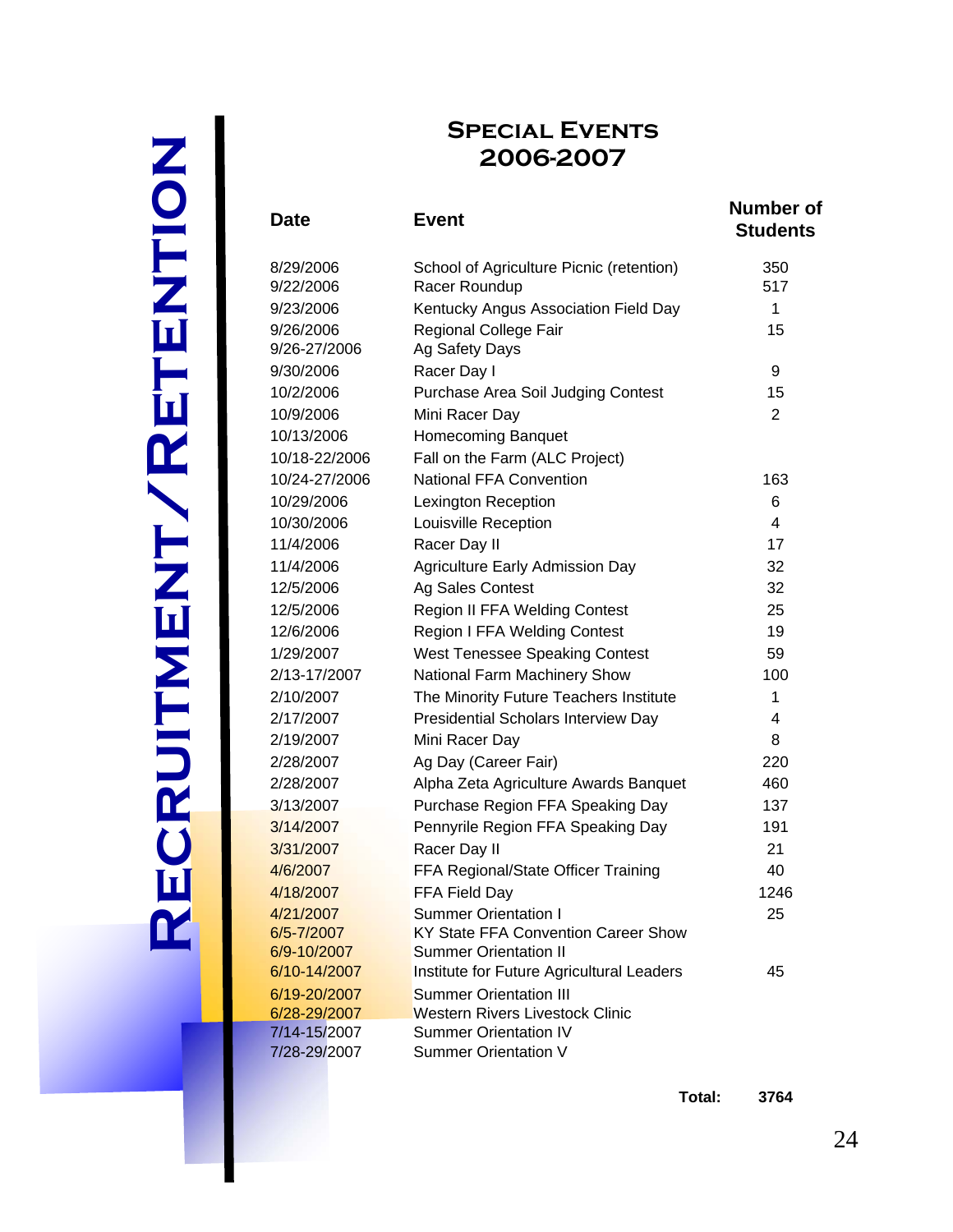# **Recruitment/Retention**

## **High School & Community College Visits**

| <b>Date</b> | <b>School</b>                          | <b>Number of</b><br><b>Student Cards</b><br><b>Collected</b> |
|-------------|----------------------------------------|--------------------------------------------------------------|
| 9/28/2006   | <b>Graves County High School</b>       | 31                                                           |
| 10/5/2006   | <b>Apollo High School</b>              | 5                                                            |
| 10/6/2006   | Marion High School (IL)                | 15                                                           |
| 10/29/2006  | Lexington/Louisville Receptions        | 10                                                           |
| 10/30/2006  | <b>Todd County High School</b>         | 62                                                           |
| 11/3/2006   | Christian County High School           | 38                                                           |
| 11/3/2006   | Thomas Kelly High School (MO)          | 38                                                           |
| 11/8/2006   | Owensboro Catholic High School         | 24                                                           |
| 11/8/2006   | South Spencer High School (IN)         | 36                                                           |
| 11/10/2006  | <b>Fulton County High School</b>       | 20                                                           |
| 11/10/2006  | <b>Hopkinsville Community College</b>  | 17                                                           |
| 11/14/2006  | Murray High School & Calloway Co. High | $\overline{2}$                                               |
| 11/16/2006  | <b>Carlisle County High School</b>     | 41                                                           |
| 11/16/2006  | Franklin-Simpson High School           | 55                                                           |
| 11/16/2006  | Hardin County High School (IL)         | 52                                                           |
| 11/16/2006  | <b>Rend Lake Community College</b>     | 8                                                            |
| 11/17/2006  | <b>Webster County High School</b>      | 16                                                           |
| 2/23/2007   | <b>Caldwell County High School</b>     | 40                                                           |
| 2/23/2007   | <b>Crittenden County High School</b>   | 30                                                           |
| 3/1/2007    | Gibson County High School (TN)         | 22                                                           |
| 3/2/2007    | <b>Henderson County High School</b>    | 31                                                           |
| 3/9/2007    | <b>Marshall County High School</b>     | 71                                                           |
| 3/10/2007   | <b>McClean County High School</b>      | 12                                                           |
| 3/29/2007   | <b>Hickman County High School</b>      | 13                                                           |
| 3/30/2007   | <b>Trigg County High School</b>        | 30                                                           |
| 4/2/2007    | Henry County High School (TN)          | 38                                                           |
| 4/12/2007   | <b>Union County High School</b>        | $\overline{4}$                                               |
| 4/13/2007   | Logan County High School               | 40                                                           |
| 5/7/2007    | Pope County High School (IL)           | 18                                                           |
| 4/26/2007   | <b>Calloway County High School</b>     | 28                                                           |
| 4/19/2007   | Livingston Central High School         | 29                                                           |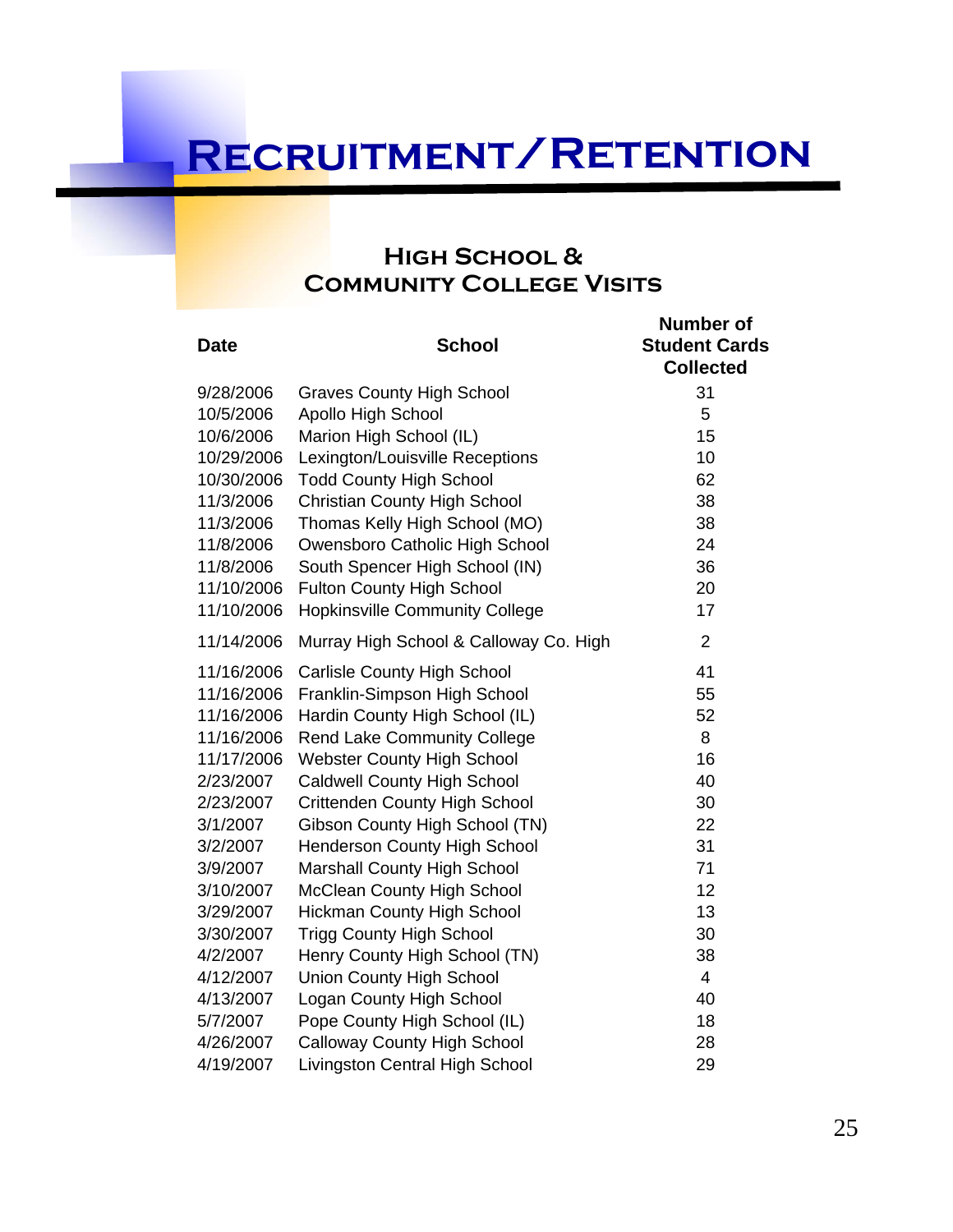# **Recruitment/Retention**

## **Yearly Summary**

| Prospective Student Visits August 2006-May 2007<br>August 2006-May 2007 | 173 |
|-------------------------------------------------------------------------|-----|
| <b>Information Request</b><br>August 2006-May 2007                      | 562 |
| <b>Special Christmas Mailing</b><br>December 2006                       | 738 |
| <b>FFA Banquets Attended</b><br>April-May 2007                          | 26  |